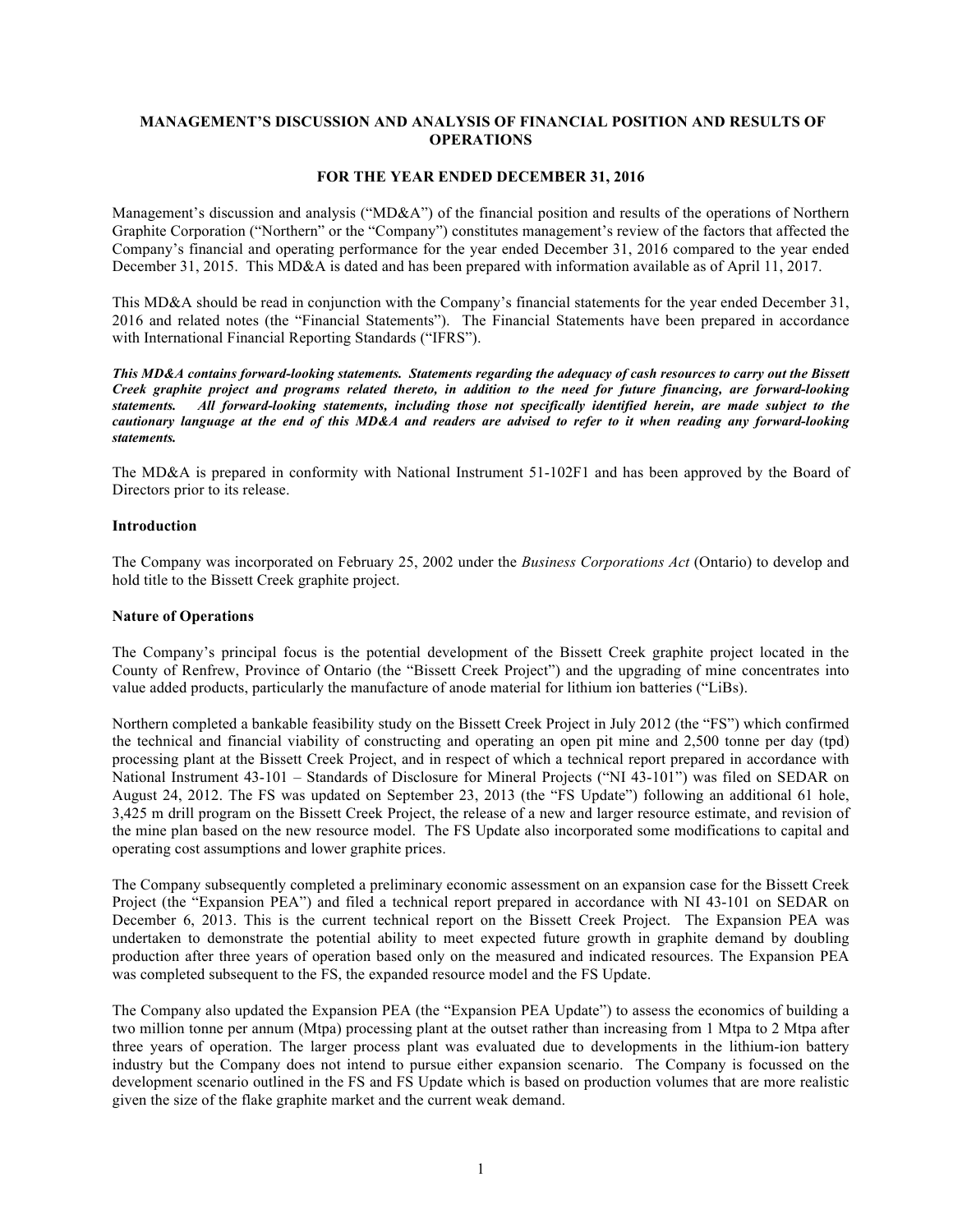In the fourth quarter of 2012 the Company filed an amended mine closure plan ("MCP") with the Ontario Ministry of Northern Development and Mines ("MNDM") based on the FS. On August 26, 2013, the Company announced that the MNDM had accepted the Company's MCP for filing. The Company is in a position to begin construction of a mine on the Bissett Creek Project, subject to arranging the necessary full project financing and additional species at risk permitting and believes it is only necessary to file a statement of material change with the MNDM based on the FS Update. It is possible that MNDM could determine that the Company is required to file another closure plan amendment. A number of operational permits and environmental authorizations are also required prior to the commencement of mining operations. The Company expects that these permits and authorizations will be obtained in the normal course as needed.

#### **The Bissett Creek Project**

The Company holds a 100% interest in the Bissett Creek Project, a large flake graphite deposit, that is located approximately 15 km from the Trans-Canada Highway (Highway 17) between the towns of Deep River and Mattawa, Ontario. The Bissett Creek Project is located in the United Townships of Head, Clara and Maria, in the County of Renfrew, Province of Ontario, approximately 300 km northeast of Toronto and 200 km west of Ottawa, Ontario.

The Bissett Creek Project presently consists of Ontario mining lease number 109550 (covering 565 hectares) which expires on August 31, 2035, and Ontario mining lease number 109335 (covering 1,938 hectares) which expires on June 30, 2034 (the "Mining Leases"). Both leases require annual rental payments to the MNDM in an amount prescribed by the Mining Act (Ontario) which is approximately \$7,584. The Company also holds five unpatented mining claims that cover approximately 464 hectares and are contiguous to the Bissett Creek Project.

Royalties on the Bissett Creek Project consist of an annual advance payment of \$27,000 to the three original prospectors that discovered the deposit which will be credited against a royalty of \$20 per ton of concentrate sold once the mine is operational, and a 2.5% Net Smelter Royalty ("NSR") on any other minerals derived from the Bissett Creek Project.

The Bissett Creek Project was extensively explored in the 1980's and over 8,400 metres of drilling was completed. A full feasibility study, including the calculation of a proven and probable reserve, was completed but the Bissett Creek Project was not developed due to a subsequent decline in graphite prices. *This feasibility study and reserve estimate pre-date NI 43-101 standards and therefore, are non-compliant and should not be relied upon.* The price of graphite has increased since 2005 due to the ongoing industrialization of emerging economies, which has led to increased demand in traditional steel and automotive markets. Prices peaked in 2012 in the range of US\$2,500 to \$3,000 per tonne for large flake graphite with some shortages reported. The subsequent slowdown in the Chinese economy combined with a lack of growth in the US, Japanese and European economies caused prices to fall back over 50% from 2012 levels. Based on a review of industry sources, the Company believes prices are currently around US\$900 per tonne for large flake graphite while +50 mesh XL flake is selling for approximately US\$1,500 per tonne and +32 mesh XXL flake over US\$2,000 per tonne. One of the key factors which differentiates Bissett Creek from other deposits is that approximately 60% of production will be XXL and XL flake. The Company believes that it could achieve an average selling price in the order of US\$1,500/tonne under current market conditions.

The Company also intends to produce and sell value added products such as expandable graphite, anode material for lithium ion batteries and high purity flake graphite that would receive premium prices. None of these products are included in the above price estimates or the economics in the FS or Expansion PEA.

#### **Mineral Resources**

Effective May 7, 2013, AGP Mining Consultants ("AGP") estimated the global mineral inventory for the Bissett Creek Project (the "2013 Resource Estimate"). Under CIM definitions, mineral resources should have a reasonable prospect of economic extraction. In order to meet this requirement, a Lerchs-Grossman optimized shell was generated to constrain the potential open pit material that includes measured, indicated and inferred material. Within this resource constraining shell, at the 1.02% Cg cut-off, the model returned 69.8 million tonnes of Measured and Indicated mineralization grading at 1.74% graphitic carbon, containing 1.2 million tonnes of in situ graphite. The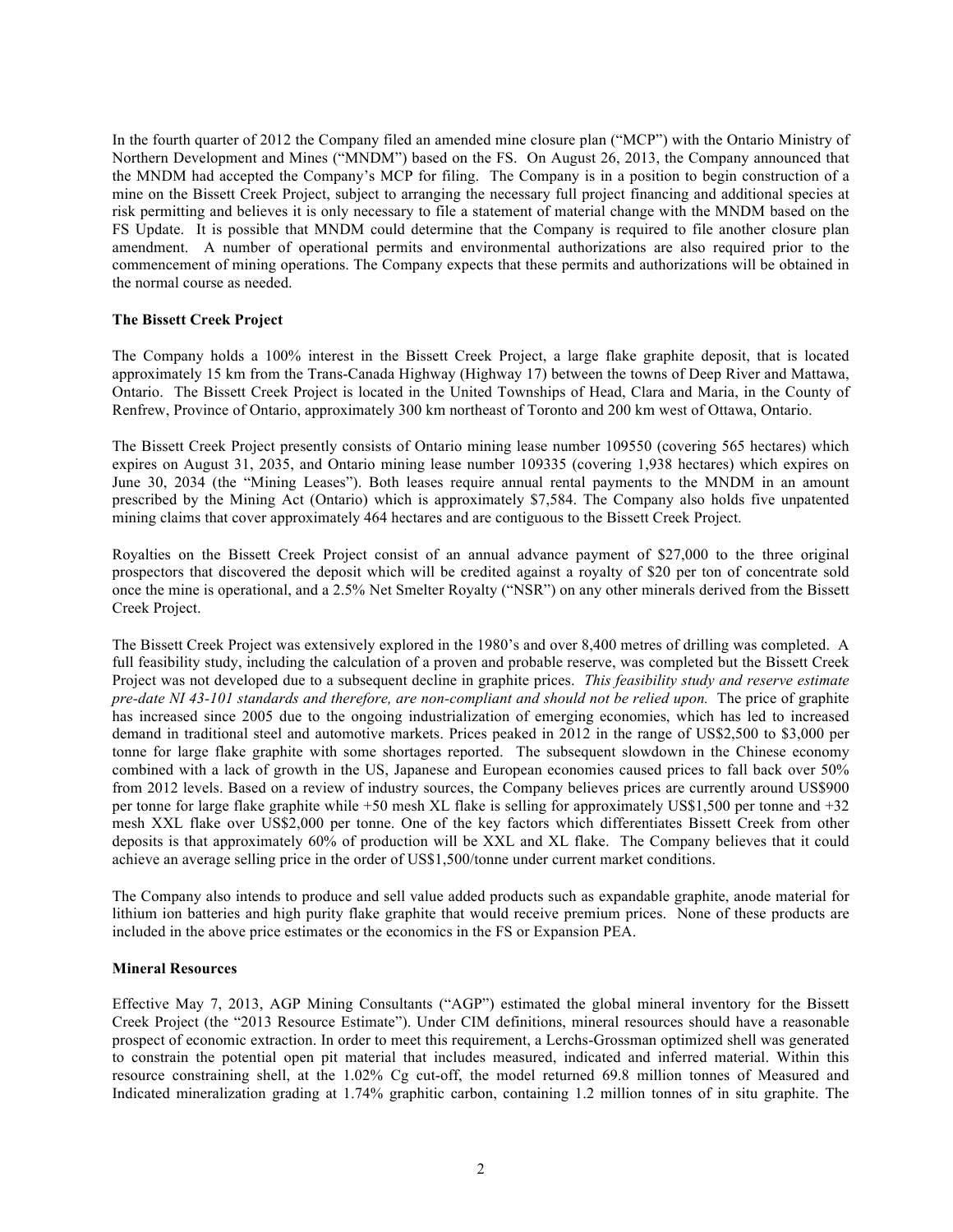Inferred resources amounted to 24.0 million tonnes, grading 1.65% graphitic carbon and containing 0.4 million tonnes of in situ graphite. The base case cut-off grade selected considered results of the FS with adjusted metal prices.

|               | <b>Measured + Indicated Resources</b> |        |                         | <b>Inferred Resources</b> |        |                         |  |
|---------------|---------------------------------------|--------|-------------------------|---------------------------|--------|-------------------------|--|
| <b>Cutoff</b> | Tonnage                               | $Cg\%$ | In Situ<br>Graphite (t) | Tonnage                   | $Cg\%$ | In Situ<br>Graphite (t) |  |
| 1.02          | 69,791,000                            | 1.74   | 1,213,000               | 24,038,000                | 1.65   | 396,000                 |  |
| 1.50          | 37,565,000                            | 2.14   | 803,000                 | 11,971,000                | 2.02   | 242,000                 |  |
| 1.75          | 23,439,000                            | 2.45   | 574,000                 | 6,274,000                 | 2.39   | 150,000                 |  |
| 2.00          | 15,902,000                            | 2.73   | 435,000                 | 3,564,000                 | 2.79   | 100,000                 |  |

**Bissett Creek Resource Estimate, May 6, 2013**

Notes: • Resource shell was based on Measured, Indicated and Inferred material, tonnages rounded to the nearest thousand

Graphite price used is US\$1,800 per tonne with an exchange rate of \$1Cdn=\$1 US

• Dilution and ore loss are considered to be zero

| $\bullet$ | Feasibility Study costs and information have been used for Resource Shell generation:                                      |        |                          |
|-----------|----------------------------------------------------------------------------------------------------------------------------|--------|--------------------------|
|           | Overburden Mining Cost                                                                                                     | \$1.85 | per tonne material       |
|           | <b>Waste Mining Cost</b>                                                                                                   | \$3.24 | per tonne material       |
|           | Ore Mining Cost                                                                                                            | \$4.15 | per tonne ore            |
|           | Process Cost                                                                                                               | \$9.61 | per tonne ore            |
|           | General and Administrative                                                                                                 | \$3.41 | per tonne ore            |
|           | Recovery                                                                                                                   | 95%    |                          |
|           | Royalty                                                                                                                    | \$20   | per tonne of concentrate |
|           | $\mathbf{z} = -\mathbf{M}$ . In the time construction is constructed in a second function of the second field $\mathbf{f}$ |        |                          |

- No mining restrictions relating to permitting were applied
- Pit slopes of 45 degrees in rock and 30 degrees in overburden
- Cutoff of 1.02% Cg

Mineral resources are estimated in conformance with the CIM Mineral Resource definitions referred to in NI 43-101 Standards of Disclosure for Mineral Projects. Pierre Desautels, P.Geo., Principal Resource Geologist, and Gordon Zurowski, P.Eng., Principal Mining Engineer, both of AGP and Qualified Persons under NI 43-101 who are independent of the Company, prepared and authorized the release of the mineral resource estimates presented herein.

*Mineral resources that are not mineral reserves do not have demonstrated economic viability. The estimate of mineral resources may be materially affected by environmental, permitting, legal, title, taxation, sociopolitical, marketing, or other relevant issues.*

*The quantity and grade of reported inferred mineral resources in this estimation are uncertain in nature and there has been insufficient exploration drilling to define these inferred mineral resources as indicated or measured mineral resources and it is uncertain if further exploration will result in upgrading them to indicated or measured mineral resources.*

## **Exploration and Development**

As at December 31, 2016, the Company had capitalized \$11,569,893 of exploration and evaluation expenditures relating to the Bissett Creek Project. Over the next twelve months the Company intends to complete the majority of the permitting required to initiate construction and operations (which are subject to raising the required financing).

# *Feasibility Study*

The Company completed a bankable feasibility study for the Bissett Creek Project and filed it on SEDAR on August 27, 2012. The FS was prepared by GMining Services Inc. and included contributions from SGS Canada Inc. (Lakefield–metallurgy and Geostat-resource modelling), Knight Piesold Ltd. (environmental, permitting, tailings management and road infrastructure) and Met-Chem Canada Inc. (process engineering). The FS confirmed the technical and financial viability of constructing and operating an open pit mine and 2,500 tpd processing plant on the Bissett Creek property**.** The Company subsequently revised the mine plan in the FS based on the 2013 Resource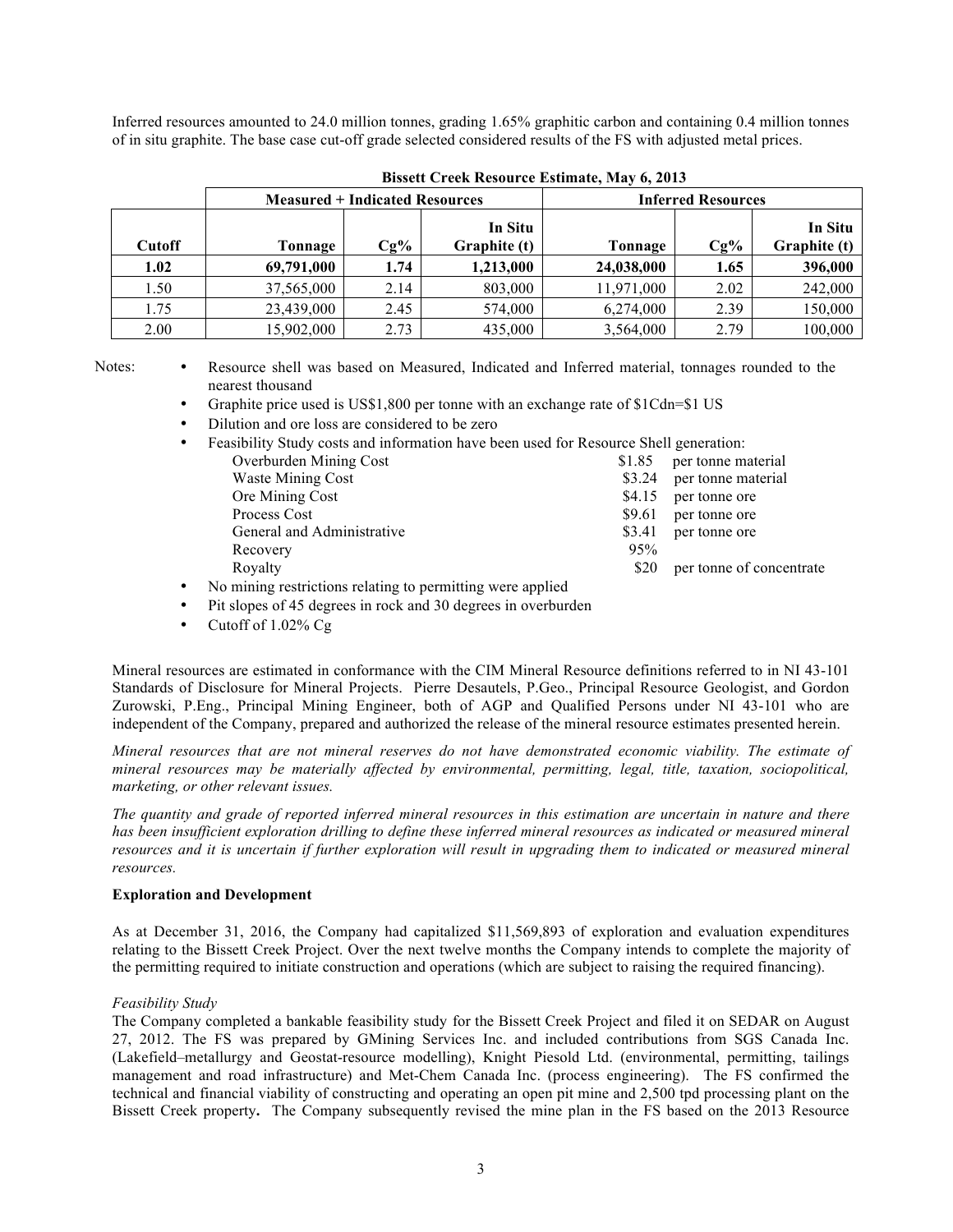Estimate and updated the FS economics ("FS Update"). The FS Update also incorporated some modifications to capital and operating cost assumptions and lower graphite prices. The FS update was prepared by AGP and as it did not constitute a material change to the FS, a new NI 43-101 report was not filed.

The 2013 FS Update indicates a pre-tax internal rate of return ("IRR") of 19.8% (17.3% after tax) and a pre-tax net present value ("NPV") of \$129.9 million (\$89.3 million after tax) in the base case which uses a weighted average price of US\$1,800/tonne for the concentrates that will be produced and assumed a CDN/US dollar exchange rate of 0.95. The project has significant leverage to higher prices as the pre tax IRR increases from 19.8% to 25.7% and the pre-tax NPV from \$129.9 million to \$201.1 million at a price of US \$2,100/t.

## **Summary of Updated Feasibility Study Economics**

|                                                             | 2013 FS Update | <b>2012 FS</b> |
|-------------------------------------------------------------|----------------|----------------|
|                                                             | (base case)    |                |
| Probable reserves (million tonnes)                          | $28.3Mt*$      | 19.0Mt         |
| Feed Grade (% graphitic carbon)                             | $2.06\%*$      | 1.89%          |
| Waste to ore ratio (excl. low grade stockpile)              | 0.79           | 0.50           |
| Processing rate (tonnes per day - 92% availability)         | 2,670          | 2,300          |
| Mine life*                                                  | 28 years       | 23 years       |
| Mill recovery                                               | 94.7%          | 92.7-94.7%     |
| Average annual production                                   | 20,800t        | 15,900t        |
| Capital cost (\$ millions - including 10% contingency)      | \$101.6M       | \$102.9M       |
| Cash operating costs $(\frac{1}{2})$ tonne of concentrate)* | \$795/t        | \$968/t        |
| Mining costs (\$/tonne of ore)                              | \$5.63         | \$5.79         |
| Processing costs (\$/tonne of ore)                          | \$8.44         | \$9.60         |
| General and administrative costs (\$/tonne of ore)          | \$2.50         | \$2.94         |
| CDN/US dollar exchange rate                                 | 0.95           | 1.00           |
|                                                             |                |                |
| Graphite prices (US\$ per tonne)                            | \$1,800        | \$2,100        |
| Pre tax NPV $@8\%$ (CDN\$ millions)                         | \$129.9        | \$71.7         |
| Pre tax IRR $(\% )$                                         | 19.8%          | 15.6%          |
| After tax NPV @8% (CDN\$ millions)                          | \$89.3         | \$46.9         |
| After tax IRR $(\% )$                                       | 17.3%          | 13.7%          |

\*Includes 24 million tonnes ("Mt") grading 2.20% Cg and 4.0 Mt grading 1.26% Cg of low grade stockpile ("LGS") to be processed at the end of the mine life. An additional 12.5 Mt LGS grading 1.26% Cg is stored in the pit and is available for processing through a future expansion or at the end of the mine life. The waste to ore ratio is 0.24 if the low grade stockpile is processed. All grades are diluted.

## *(a) Project Description*

The proposed development of the Bissett Creek graphite deposit consists of a shallow open pit mine and a processing plant with conventional crushing, grinding and flotation circuits followed by concentrate drying and screening. The capacity of the plant is 2,670 tpd (based on 92% availability). Power for the plant will be generated on site using compressed natural gas ("CNG") which will be trucked from the main Trans Canada line, approximately 15 km away. The processing plant includes a sulphide flotation circuit to remove enough sulphides to make approximately 97% of the tailings benign. All sulphide and non-sulphide generating waste rock will be backfilled into mined out areas of the pit after five years of operation, and all sulphide tailings after eight years, resulting in low final closure costs. The CNG will fuel five 1.0 MW-generators to produce electrical power and waste heat from the generators will be used to dry the concentrate. This will result in low overall energy costs.

## *(b) Resources and Reserves*

Probable mining reserves for the Bissett Creek deposit were established based on, and are a subset of, the 2013 Resource Estimate. The final mine plan only contemplated a 25 to 30 year operation and resulted in Probable reserves of 28.3 Mt of ore grading 2.06% Cg based on a COG of 0.96% Cg. Probable reserves include 24.3 Mt grading 2.20% Cg that will be processed first and 4.0 Mt grading 1.26% Cg from a low grade stockpile ("LGS") that will be processed at the end of the mine life. In order to increase head grades in the initial years of production while maintaining a reasonable stripping ratio, Measured and Indicated resources grading between 0.96% Cg and 1.5% Cg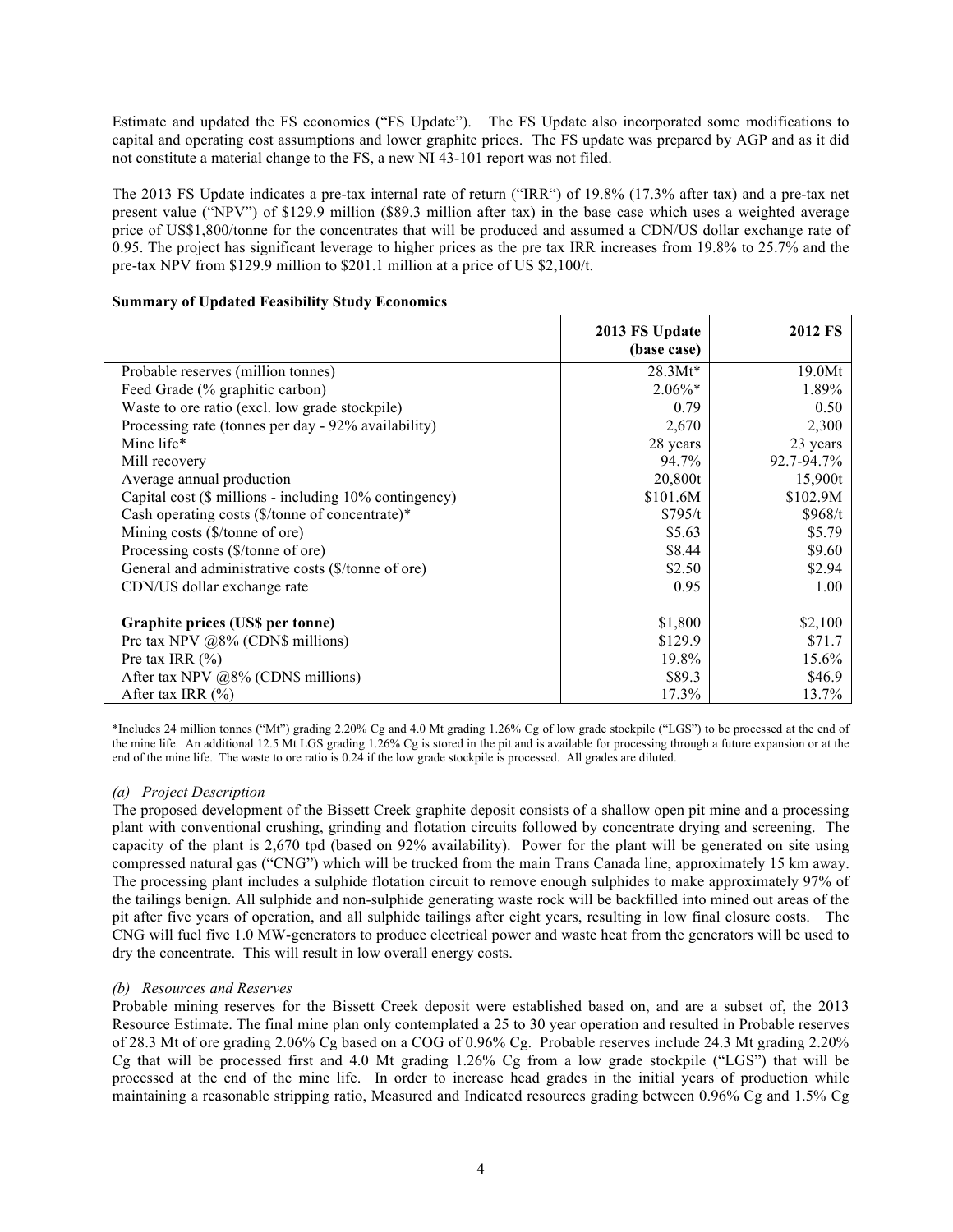will be stockpiled, largely within the mined out areas of the pit. The total LGS will be 16.5 Mt grading 1.26% Cg and should provide a great deal of flexibility in future operations as it will be available for processing at a later date, either through an expanded facility or at the end of the mine life. It also represents a low cost source of feed that could be processed during periods of low market prices.

There are an additional 27.3 million tonnes of Measured and Indicated resources grading 1.62% Cg which are not included in the mine plan and 24 million tonnes of Inferred resources grading 1.65% Cg which are treated as waste. Resources have not yet been closed off by drilling and therefore further expansions are possible.

### *(c) Metallurgy*

SGS-Lakefield has completed the full suite of metallurgical tests on the Bissett Creek deposit including lab and bench scale work, a bulk sample/pilot plant test, and variability testing to determine if recoveries and flake size distribution are consistent across the deposit. A similar program was also carried out in the 1980's as part of a previous feasibility study (non NI 43-101 compliant) with consistent results.

The FS is largely based on pilot plant results from the processing of slightly weathered material that does not respond as well to flotation as the unweathered rock. The locked cycle tests, which were performed on fresh drill core, were better in terms of recoveries, concentrate grades and flake size distribution which all represent potential upside in the project. Recoveries in the eight locked-cycle test averaged 97.2% and ranged from 95.2% to 99.1%. The FS Update assumes an overall recovery of 94.7%.

The FS assumed an average concentrate grade of 94.5% Cg compared to 94.9% Cg in the locked-cycle tests. However, the locked cycle tests generated average grades of 98.1%, 97.0% and 95.1% for the important +32 (XXL), +50 (XL) and +80 (L) mesh size fractions respectively. Flake graphite is sold based on 80% meeting the required specification. Therefore, smaller flake sizes can be blended into larger as long as the carbon content is maintained. The -100 flake concentrate that will be produced from Bissett Creek is suitable for this purpose. After blending, the FS Update assumes 60% of Bissett Creek production will be +50 mesh and a third of this material is actually +32 mesh, 35% of production will be +80 mesh, and 5% will be +100 mesh. The weighted average price that would be realized by Bissett Creek concentrates is estimated at US\$1,800/t in the FS Update.

#### *(d) Production*

In the FS Update, an average of 20,800 tonnes of graphite concentrate at 94.5% Cg is expected to be produced annually over the course of 28 years.

#### *(e) Operating Costs*

Cash mine operating costs were estimated to average \$795 per tonne of concentrate in the FS Update or approximately US\$600/t at current exchange rates.

#### *(f) Capital Costs*

In the FS Update, the capital cost to construct the processing plant, power plant and all associated mine infrastructure is estimated at \$101.6 million including a \$9.3 million contingency.

The Company is required to deposit a financial assurance of \$2.3 million with the Province of Ontario (\$815,689 is already on deposit including accrued interest) to guarantee its obligations with respect to the Mine Closure Plan, compared to the \$3.57 million estimate used in the FS.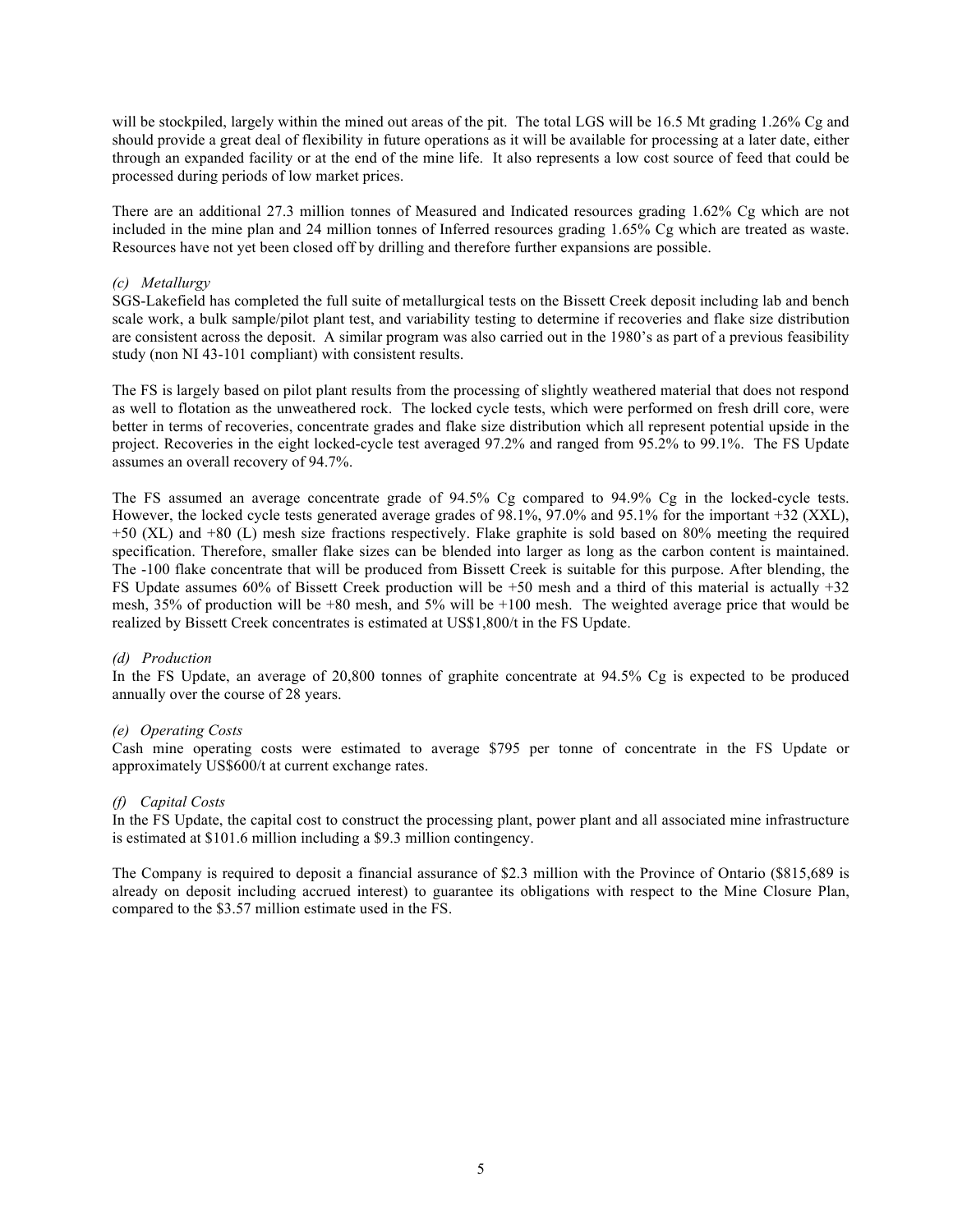### (g) *Sensitivities (pre-tax) 2013 FS Update*

## **Sensitivity Analysis - FS Update:**

|                             | \$2,100 |            |         | \$1,800    |        | \$1,500    |  |
|-----------------------------|---------|------------|---------|------------|--------|------------|--|
|                             | NPV*    | <b>IRR</b> | NPV*    | <b>IRR</b> | $NPV*$ | <b>IRR</b> |  |
| <b>Base Case</b>            | \$201.1 | 25.7%      | \$129.9 | 19.8%      | \$58.7 | 13.6%      |  |
| $Grade +10%$                | \$250.6 | 29.7%      | \$172.3 | 23.4%      | \$93.9 | 16.8%      |  |
| $Grade -10%$                | \$151.6 | 21.6%      | \$87.6  | $16.2\%$   | \$23.6 | 10.3%      |  |
| <b>Operating costs -10%</b> | \$218.8 | 27.1%      | \$147.6 | 21.3%      | \$76.5 | 15.2%      |  |
| Operating costs $+10\%$     | \$183.4 | 24.2%      | \$112.2 | 18.3%      | \$41.0 | 11.9%      |  |
| Capex $-10\%$               | \$212.3 | 28.4%      | \$141.2 | 22.0%      | \$70.0 | 15.3%      |  |
| Capex $+10\%$               | \$189.8 | 23.4%      | \$118.7 | $18.0\%$   | \$47.5 | 12.2%      |  |
| *\$ millions $\omega$ 8%    |         |            |         |            |        |            |  |

## *Project Opportunities*

A number of significant, low risk opportunities exist to improve upon the FS Update including.

- There is scope to reduce capital costs through the purchase of used equipment and lease financing of the mining fleet and natural gas generators.
- The 2013 Preliminary Economic Assessment and the PEA Update show that the economics of building a processing plant with double the capacity of that used in the FS Update are very attractive. Due to the flat lying nature of the deposit, production can be expanding without a significant increase in the stripping ratio or capital and operating costs, and can take advantage of the low grade stockpile.
- Additional testing has determined that waste rock and the low grade stockpile will not become acid generating for a substantial period of time and therefore a lined pad is not required as contemplated in the FS Update. Also, the Company intends to build an engineered wetland to treat any run off from the low grade stockpile and therefore no financial assurance will be necessary to return any potentially acid generating material that is stored on surface to the pit.
- The Company has carried out extensive purification testing and has developed a commercial process to produce and sell high purity (≥99.95% Cg) products.
- The Company has successfully upgraded Bissett Creek concentrate for use in lithium ion batteries. Testing to further define the capital and operating costs of constructing an upgrading facility is ongoing.

No revenues or costs associated with mine expansion or upgrading and purifying to sell into value added markets are included in the FS or the FS update.

#### *Expansion Preliminary Economic Assessment*

The Company completed and filed a NI 43-101 Technical Report on Sedar with respect to a Preliminary Economic Assessment on an expansion case for its Bissett Creek project. The Expansion PEA was undertaken to demonstrate the ability to meet expected future growth in graphite demand by substantially increasing production from the Bissett Creek deposit based on Measured and Indicated resources only. The Expansion PEA was authored by Marc Leduc P. Eng. and estimates the economics of doubling mill throughput after three years of operation. It indicates that Bissett Creek has viable economics even at or below current depressed graphite price levels.

On June 24, 2014, the Company updated the Expansion PEA (the "Expansion PEA Update") in order to assess the economics of building a two Mtpa processing plant, at the outset, rather than increasing from one Mtpa to two Mtpa after three years of operation, as contemplated in the Expansion PEA. The larger process plant was evaluated due to potential interest from the lithium-ion battery industry but the Company does not intend to pursue either expansion scenario at the present time. For the Expansion PEA Update, Ken Kuchling, P.Eng., Senior Mining Associate of P&E Mining Consultants Inc. ("P&E") modified the Expansion PEA mine plan to commence production at the expanded 2.0 Mtpa production rate rather than ramping up in year three and to more aggressively backfill the open pit with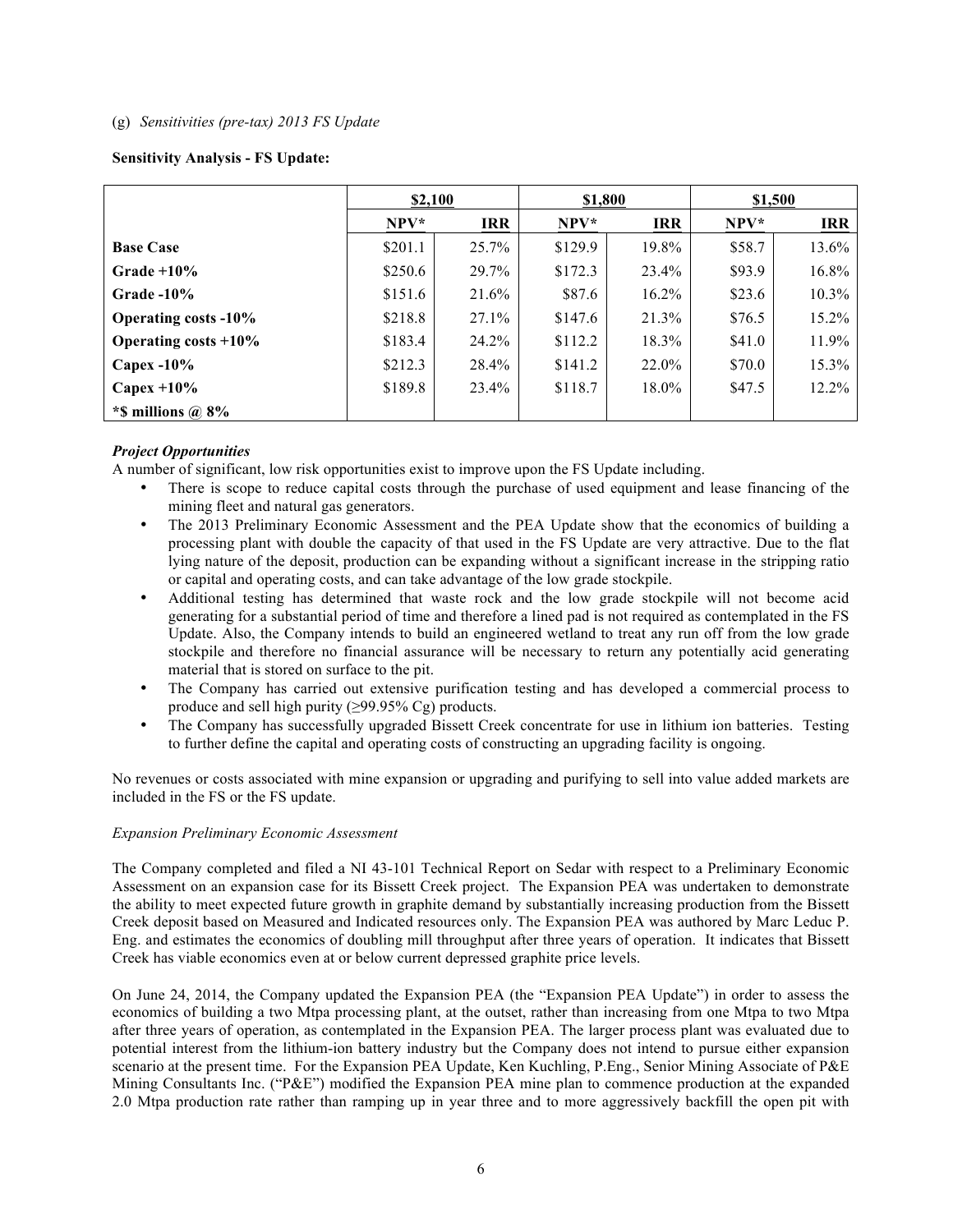waste. Dan Peldiak, P.Eng. Principal Process Engineer WorleyParsons Canada prepared the revised capital and operating costs for the process plant which represents a portion of the total capital and operating costs for the project. Andrew Bradfield, P.Eng. of P&E, who is independent of the Company, approved and authorized the disclosure of the technical information relating to the Expansion PEA Update. There is no requirement for a new NI 43-101 report relating to the Expansion PEA Update as the changes were not material and a new report was not filed. A press release was issued and filed on SEDAR and includes detailed cash flows relating to the Expansion PEA Update.

Development capital costs in the Expansion PEA Update have been estimated at \$134.1 million (including a 10% contingency) for an operation that will produce an average of approximately 44,200 tonnes of graphite concentrate annually over the first 10 full years of operation.

Both the Expansion PEA and the Expansion PEA Update show improved economics over the FS Update because production is essentially being doubled while capital costs increased by less than 50%. The Expansion PEA Update is a more optimal plan because it is more efficient to build one large mill rather than building a second parallel circuit after three years. However, the current annual graphite market is less than 400,000 tonnes and a project this size has the potential to adversely affect prices, especially considering the volume of XL and XXL flake sizes that will be produced. The Company would only contemplate an expansion scenario if it had a strategic partner and secured offtake agreements.

**2013** 

#### **Summary of PEA Results:**

|                                                                | 2013             | <b>Expansion</b> | <b>Expansion</b>      |
|----------------------------------------------------------------|------------------|------------------|-----------------------|
|                                                                | <b>FS Update</b> | <b>PEA</b>       | <b>PEA Update</b>     |
| Reserves/resources (million tonnes)*                           | $28.3*$          | $39.4*$          | $40.5^{\text{T}}$     |
| Feed Grade (% graphitic carbon)                                | $2.06\%*$        | $1.85\%*$        | $1.83\%$ <sup>1</sup> |
| Waste to ore ratio                                             | 0.79             | 0.24             | 0.25                  |
| Processing rate (tonnes per day - 92% availability)            | 2,670            | 2,670-5,340      | 5,480                 |
| Mine life (years)                                              | 28               | 22               | 21                    |
| Mill recovery                                                  | 94.7%            | 94.7%            | 94.7%                 |
| Average annual production                                      | 20,800t          | 33,183t          | $44,200^2$            |
| Initial capital cost (\$ millions - including 10% contingency) | \$101.6M         | \$101.6M         | \$134.1               |
| Expansion capital                                              | NA.              | \$45.2M\$        | <b>NA</b>             |
| Sustaining capital                                             | \$43.0           | \$58.7M          | \$55.1                |
| Cash operating costs (\$/tonne of concentrate)                 | \$795/t          | \$695/t          | \$736                 |
| Mining costs (\$/tonne of ore)                                 | \$5.63           | \$4.05           | \$3.74                |
| Processing costs (\$/tonne of ore)                             | \$8.44           | \$7.35           | \$7.78                |
| General and administrative costs (\$/tonne of ore)             | \$2.50           | \$1.45           | \$1.45                |
| CDN/US dollar exchange rate                                    | 0.95             | 0.95             | 0.95                  |

**\*The probable reserve in the FS update consists of 24 million tonnes ("Mt") grading 2.20% Cg and 4.0 Mt of low grade stockpile ("LGS") grading 1.26% Cg. The PEA accelerates the processing of the probable reserve and processes an additional 11.1 million tonnes of measured and indicated resources from the LGS at the end of the mine life. All grades are diluted.**

**<sup>1</sup> Potentially economically extractable resources based on the 24 million tonne probably reserve grading 2.20% Cg (as estimated in the FS Update) being processed first followed by the processing of 16.1 million tonnes of Measured and Indicated resources grading 1.26 % Cg from a low grade stockpile. All grades are diluted.** *Mineral resources that are not mineral reserves do not have demonstrated economic viability.* 

**<sup>2</sup> first 10 years**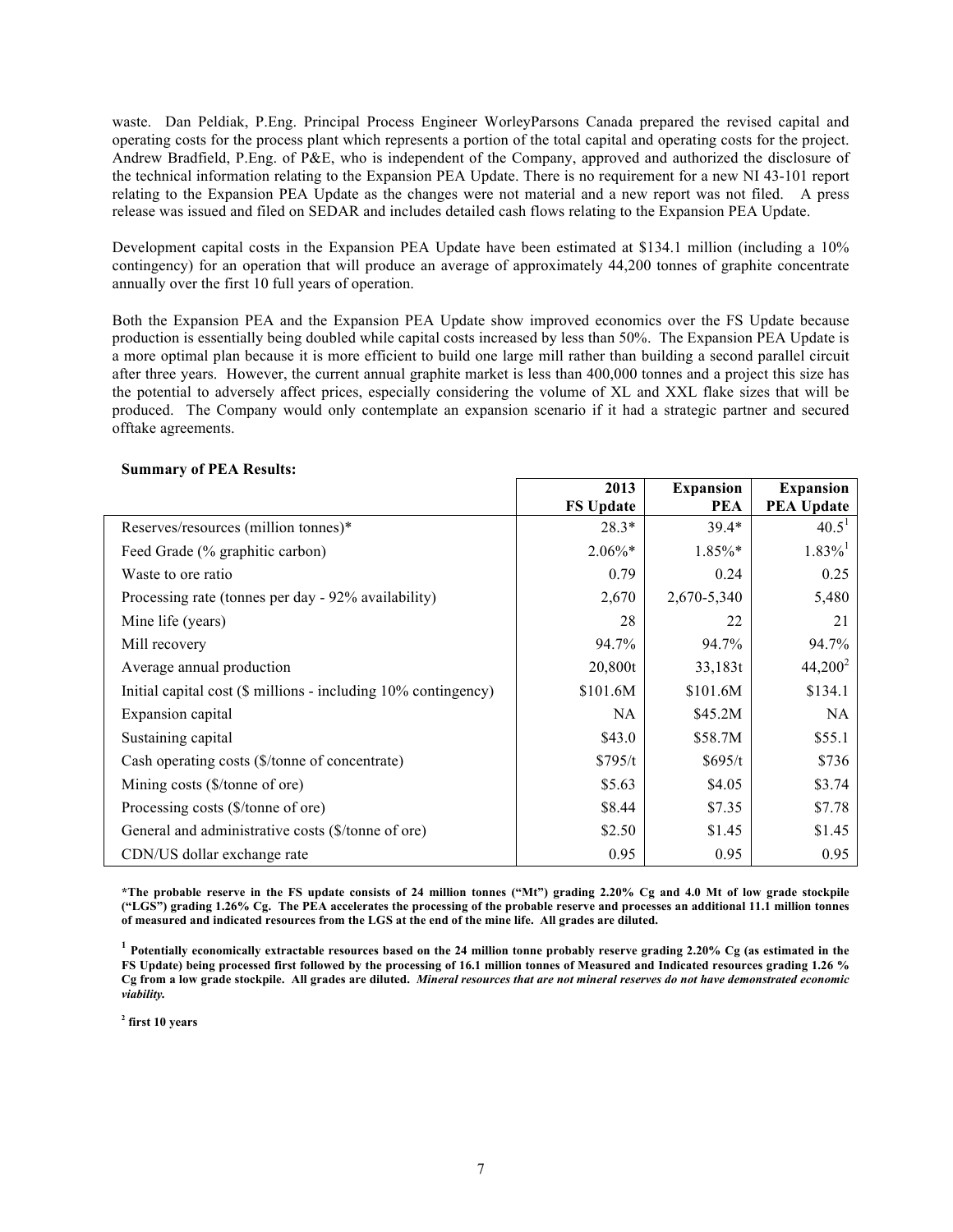|                                      | FS<br><b>Update</b> | <b>Expansion PEA</b><br>(base case) |          |          | <b>Expansion PEA Update</b><br>(base case) |         |         |
|--------------------------------------|---------------------|-------------------------------------|----------|----------|--------------------------------------------|---------|---------|
| Graphite prices (US\$ per tonne)     | \$1,800             | \$2,100                             | \$1,800  | \$1,500  | \$2,100                                    | \$1,800 | \$1,500 |
| Pre tax NPV $@8\%$ (CDN\$ millions)  | \$129.9             | \$335.6                             | \$231.0  | \$126.6  | \$380.9                                    | \$264.7 | \$148.4 |
| Pre tax IRR $(\% )$                  | 19.8%               | 33.0%                               | $26.3\%$ | 18.8%    | 40.7%                                      | 31.7%   | 22.2%   |
| After tax $NPV@8\%$ (CDN\$ millions) | \$89.3              | \$221.9                             | \$150.0  | \$77.3   | \$257.9                                    | \$178.9 | \$99.0  |
| After tax IRR $(\% )$                | 17.3%               | 27.7%                               | 22.0%    | $15.7\%$ | 33.9%                                      | 26.7%   | 18.9%   |

The expansion cases indicate that the Bissett Creek Project has attractive economics even at or below current depressed graphite price levels. The pre-tax IRR is 26.3% (22.0% after tax) and the pre-tax NPV is \$231.1 million (\$150.0 million after tax) in the Expansion PEA base case which uses an 8% discount rate and a weighted average price of US\$1,800/tonne of concentrate. The Expansion PEA Update has a pre-tax IRR is 31.7% (26.7% after tax) and the pre-tax NPV is \$264.7 million (\$178.9 million after tax) using the same parameters due to the efficiencies inherent in building one large plant at the start rather than building a parallel circuit after three years of operation.

### **Corporate Developments**

On February 8, 2016, the Company announced that a major international engineering company had completed a fatal flaw analysis and scoping study with respect to the Company's proprietary purification process. It was concluded that Northern's process does not present any major technical challenges, can be carried out using relatively standard processing equipment and will not generate any harmful waste products. Capital costs are estimated at approximately US\$10.5 million (including a 35% contingency) for a facility to purify 5,000 tonnes per year of either flake graphite concentrate or spherical graphite, the anode material used in lithium ion batteries. Operating costs to purify spherical graphite to 99.95%C were estimated at approximately US\$0.50/kg. Capital and operating costs are based on conservative reagent volumes and retention times and could be reduced with further testing and optimization which will be done through the construction of a pilot plant.

On March 8, 2016 the Company announced that a major international engineering company had completed a scoping study with respect to the Company's proprietary coating process. Coating is one of the steps in upgrading graphite mine concentrate to spherical graphite. Capital costs are estimated at approximately US\$3.2 million (including a 35% contingency) for a facility to coat 5,000 tonnes per year. Operating costs were estimated to be less than US\$0.20/kg.

On March 29, 2016, Elcora Advanced Materials Corp, Northern Graphite Corporation, Nouveau Monde Mining Enterprises Inc, Metals of Africa Limited, Coulometrics LLC and a private industry partner announced that they are jointly acquiring a micronizing and spheronizing mill to produce spherical graphite, a critical step in the production of anode material used in lithium ion batteries. The spheronizing equipment will be used to evaluate and optimize the yield of SPG from various graphite mine concentrates and to develop next generation and high-yield spheronization technology to meet the demanding cost targets for automotive lithium ion battery applications.

On April 28, 2016, the Company granted stock options to purchase a total of 3,050,000 common shares to its senior officers and non-executive directors. The options are exercisable at a price of \$0.50 per share until April 27, 2021. The Company made this grant following the expiration of options to purchase 2,025,000 common shares at a price of \$0.50 per share on April 18, 2016. For the last two years management and the board have reduced salaries, fees and bonuses. The granting of stock options under the stock option plan is a meaningful part of the Corporation's annual compensation policy, particularly in such circumstances. 500,000 of the stock options granted to non-executive directors are subject to an escrow agreement and cannot be exercised unless and until they have been ratified by a majority vote of disinterested shareholders at the Company's 2017 annual general meeting. The balance of the stock options can be exercised at any time.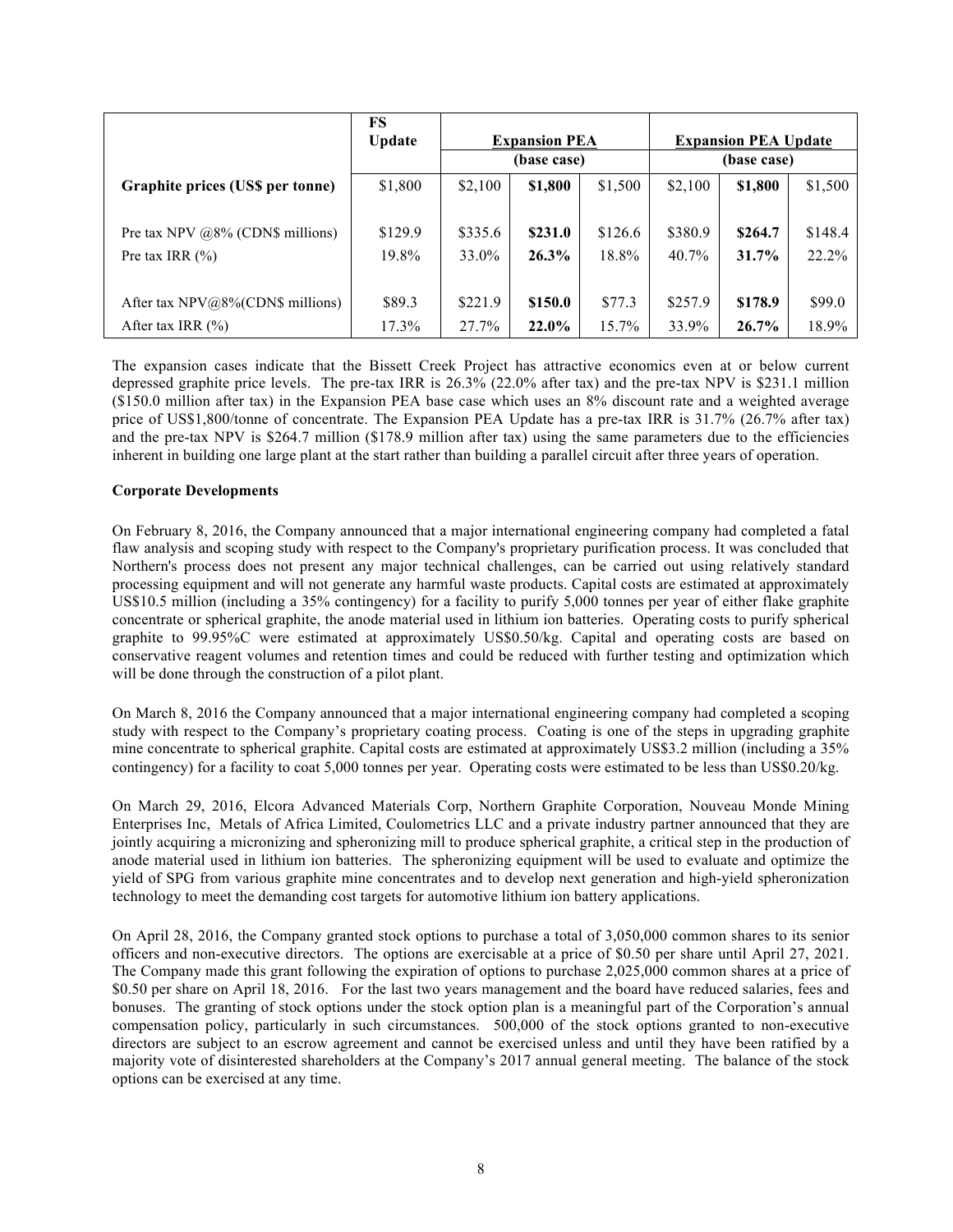On October 27, 2016, Elcora Advanced Materials Corp, Northern Graphite Corporation, Nouveau Monde Mining Enterprises Inc., Metals of Africa Limited, Pyrotek Incorporated, and Coulometrics LLC announced that the micronizing and spheronizing mill acquired by the group has been installed and is operational. Northern also announced that Stephen Thompson, CFO resigned to pursue another opportunity.

On March 24, 2017, the Company closed a non-brokered private placement and issued 8,333,333 units at a price of \$0.30 per unit for gross proceeds of \$2,500,000. Each unit consists of one common share and one half of one common share purchase warrant, with each full warrant entitling the holder to purchase one common share at a price of \$0.40 per share for a period of two years. The Company paid finders' fees on part of the private placement which consisted of \$136,500 in cash and 455,000 warrants, with each warrant exercisable to acquire one common share at a price of \$0.35 for a period of one year.

## **Selected Information**

The selected financial information set out below is based on and derived from the Financial Statements which have been prepared in accordance with IFRS.

|                                                            | <b>Year ended</b><br>December 31, 2016 | <b>Year ended</b><br>December 31, 2015 |
|------------------------------------------------------------|----------------------------------------|----------------------------------------|
|                                                            | S                                      | S                                      |
| <b>Statement of Operations and Comprehensive Loss Data</b> |                                        |                                        |
| <b>Total Revenue</b>                                       | Nil                                    | Nil                                    |
| <b>Total Expenses</b>                                      | 1,701,374                              | 1,048,474                              |
| Net Income/(Loss)                                          | (1,673,793)                            | (1,036,275)                            |
| Net Income/(Loss) per Share - basic and diluted            | (0.03)                                 | (0.02)                                 |
| <b>Statement of Financial Position Data</b>                | As at                                  | As at                                  |
|                                                            | December 31, 2016                      | December 31, 2015                      |
| <b>Total Assets</b>                                        | 13,405,650                             | 14,115,045                             |
| Total Long-Term Debt                                       | Nil                                    | Nil                                    |
| <b>Total Liabilities</b>                                   | 402,416                                | 532,191                                |
| Shareholders' Equity:                                      |                                        |                                        |
| Share Capital                                              | 21,459,258                             | 21,256,057                             |
| Equity                                                     | 13,003,234                             | 13,582,854                             |
| <b>Results of Operations</b>                               |                                        |                                        |
|                                                            | <b>Years ended December 31</b>         |                                        |
|                                                            | 2016                                   | 2015                                   |
|                                                            | \$                                     | S                                      |
| General and administrative expenses                        |                                        |                                        |
| Management and consulting fees                             | 235,604                                | 366,900                                |
| Legal and audit                                            | 27,354                                 | 66,784                                 |
| Office and miscellaneous                                   | 383,179                                | 273,324                                |
| Share-based payments                                       | 994,173                                | 271,589                                |
| Depreciation                                               | 61,108                                 | 69,096                                 |
| Foreign exchange (gain) loss                               | (44)                                   | 781                                    |
|                                                            | 1,701,374                              | 1.048.474                              |

|                                            | 1,701,374   | 1,048,474   |
|--------------------------------------------|-------------|-------------|
|                                            |             |             |
| <b>Loss from operations</b>                | (1,701,374) | (1,048,474) |
| Interest income                            | 5,581       | 12,199      |
| Gain on disposal of equipment              | 22,000      |             |
| Income before taxes                        | (1,673,793) | (1,036,275) |
| Tax expense                                |             |             |
| Loss and comprehensive loss for the period | (1,673,793) | (1,036,275) |
|                                            |             |             |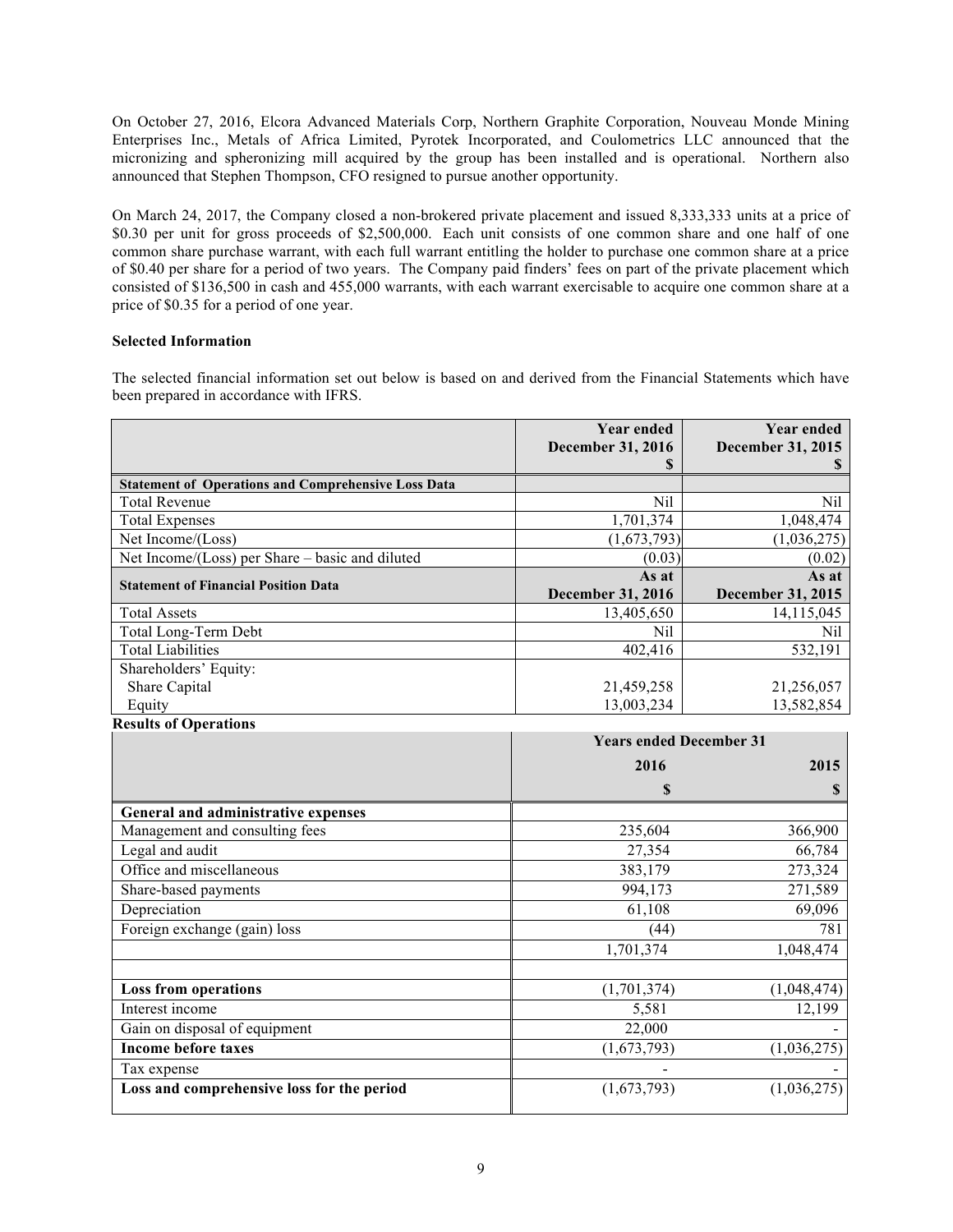Management and consulting fees decreased from \$366,900 in 2015 to \$235,604 in 2016 primarily as a result of a reduction in the amounts being paid to senior management and reductions in the amount of total time billed by consultants. Office and miscellaneous expenses increased from \$273,324 in 2015 to \$383,179 in 2016 due to higher investor relations and promotion expenditures. During 2016, the Company recognized \$994,173 (2015-\$271,589) in share-based payments related to the value of stock options issued. Depreciation expenses decreased to \$61,108 in 2016 (2015-\$69,096).

For the year ended December 31, 2016, the Company recorded a loss and comprehensive loss of \$1,673,793, or \$0.03 per share, compared to a loss and comprehensive loss of \$1,036,275, or \$0.02 per share, in 2015, primarily as a result of 2016 having included non-cash charges for share-based payment expense of \$994,173 related to stock options issued in April of 2016 which were only partially offset by decreased management and consulting fees.

Expenses capitalized to the Company's exploration and evaluation assets during the year ended December 31, 2016 decreased to \$153,505 from \$547,339 in the same period last year as major areas of activity are near completion or activity levels have been reduced due to financial constraints. Environmental and mine permitting expenses decreased from \$325,650 to \$21,819. Metallurgical expenses decreased from \$115,050 to \$18,129 as work continued on spherical graphite testing but to a lesser extent than the prior period. Site and royalty expenses decreased to \$65,564 in 2016 compared to \$97,316 in 2015 as a result of fewer activities at the site.

#### **Summary of Quarterly Results**

| Year          |                | Interest |                   | Income (Loss) |
|---------------|----------------|----------|-------------------|---------------|
| ended         |                | Income   | <b>Total Loss</b> | Per share     |
| <b>Dec 31</b> | <b>Ouarter</b> | S        |                   |               |
| 2016          | 4              | 1,835    | (254, 274)        | (0.00)        |
|               | 3              | 788      | (169, 549)        | (0.00)        |
|               | 2              | 1,345    | (1,101,945)       | (0.02)        |
|               |                | 1,613    | (148, 025)        | (0.00)        |
| 2015          | 4              | 4,741    | (164, 476)        | (0.00)        |
|               | 3              | 2,359    | (118, 945)        | (0.00)        |
|               | 2              | 1,852    | (235,907)         | (0.01)        |
|               |                | 3,247    | (516, 948)        | (0.01)        |

The summary of quarterly results has been prepared in accordance with IFRS.

The Company, as an exploration stage company, experiences a high degree of variability in its quarterly results. The Company's expenses are not related to the regular and continuous activities that take place when a mine is in production. The Company awarded stock options which contributed \$271,589 to the increase in loss & comprehensive loss in 2015 and \$994,173 in 2016.

#### **Liquidity and Capital Resources**

As at December 31, 2016, the Company had \$75,306 in accounts payable and accrued liabilities, compared to \$206,306 as at December 31, 2015 due to the timing of supplier invoicing and a reduction of the Company's overall activity. The Company had cash of \$705,577 as at December 31, 2016 compared to \$1,457,962 as at December 31, 2015. The decrease in cash was primarily the result of the Company spending on exploration and evaluation activities, specifically engineering and metallurgical, in addition to office expenses.

The Company's working capital has decreased from \$1,313,036 at December 31, 2015 to a December 31, 2016 balance of \$692,183 primarily as a result of exploration and evaluation expenditures as well as office expenses. As at December 31, 2016 the Company had \$767,489 in cash, receivables, and prepaid expenses, compared to \$1,519,342 as at December 31, 2015.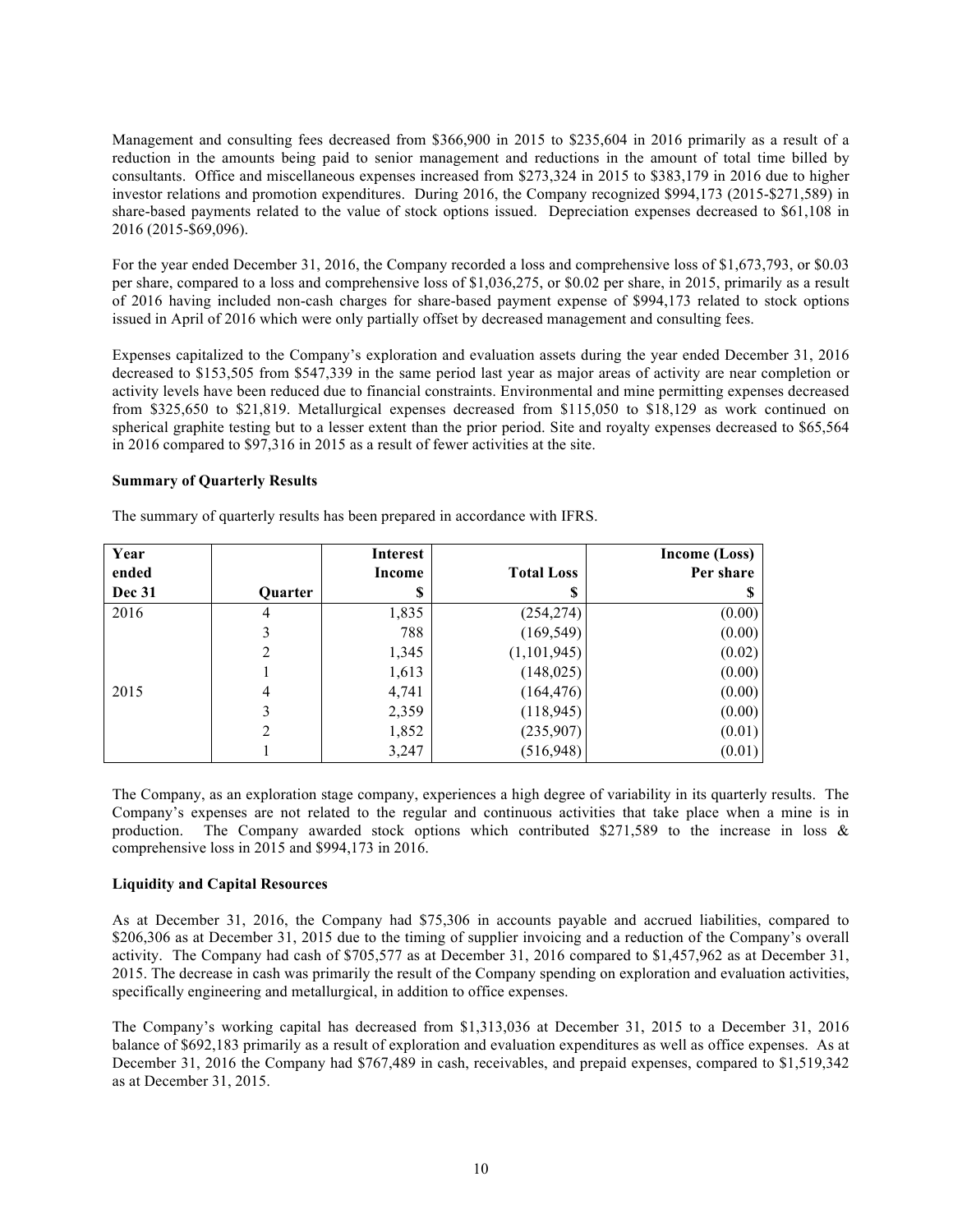Subsequent to December 31, 2016, the Company closed a private placement for gross proceeds of \$2,500,000 whereby the proceeds will be used towards furthering the Bissett Creek graphite project and provide working capital for general corporate purposes.

The Company has a \$815,689 long-term reclamation deposit with the Ministry of Finance for the Province of Ontario. The MCP requires the Company to deposit an additional \$800,000 prior to placing any footings in the ground for construction of structures such as buildings and dams and \$729,088 prior to the commencement of commercial production. The current deposit accrues interest and represents a financial guarantee to the Province of Ontario that the Company will effect the proper reclamation and closure of the Bissett Creek site when activities are terminated pursuant to the MCP. The Company is responsible for any reclamation costs in excess of the deposit.

## **Use of the Proceeds from Short Form Prospectus Offering**

On July 9, 2015, the Company closed a short form prospectus offering (the "Offering") of 2,102,998 units, each unit comprised of one common share of the Company and one half of one common share purchase warrant, at a price of \$0.60 for gross proceeds of \$1,261,799. Each full warrant entitles the holder thereof to acquire one common share of the Company at an exercise price of \$0.80 per share for a period of 24 months from the closing of the Offering. Net proceeds of \$1,038,921 were intended to be used to fund ongoing permitting necessary for the construction and operation of a mine at the Bissett Creek Project, to conduct additional product qualification work to further develop its technologies for purifying graphite and making spherical graphite for use in lithium ion batteries, and for general working capital.

| <b>Principal Purpose</b>                             | Use of net proceeds as<br>per private placement | <b>Actual use of</b><br>proceeds |
|------------------------------------------------------|-------------------------------------------------|----------------------------------|
| Ongoing environmental permitting                     | 500,000                                         | 303,374                          |
| Product qualification work & general working capital | 538,921                                         | 735,547                          |
| <b>Total</b>                                         | 1,038,921                                       | 1,038,921                        |

#### **Contractual Obligations**

As at December 31, 2016 and 2015, the Company had no contractual obligations to purchase goods or services that are enforceable and legally binding on the Company.

#### **Off Balance Sheet Arrangements**

The Company does not have any off balance sheet arrangements.

#### **Transactions with Related Parties**

#### *Major Shareholder* The Company has no major shareholder

### *Key Management Compensation*

During the year ended December 31, 2016, the Company expensed management fees to companies owned and controlled by key management personnel of \$55,088 (2015 – \$nil), and salary and compensation to key management personnel of \$120,000 (2015 – \$312,500). In the year ended December 31, 2016, the Company provided employee benefits totaling \$28,430 (2015 – \$18,876) to key management personnel. In the year ended December 31, 2016, the Company expensed share-based compensation for stock options granted to key management personnel and directors of \$980,703 (2015 - \$441,818). In the year ended December 31, 2016, the Company expensed directors' fees of \$nil (2015 - \$20,000). As at December 31, 2016, \$10,908 (2015 - \$nil) was included in accounts payable and accrued liabilities owing to an officer and director for reimbursement of expenses.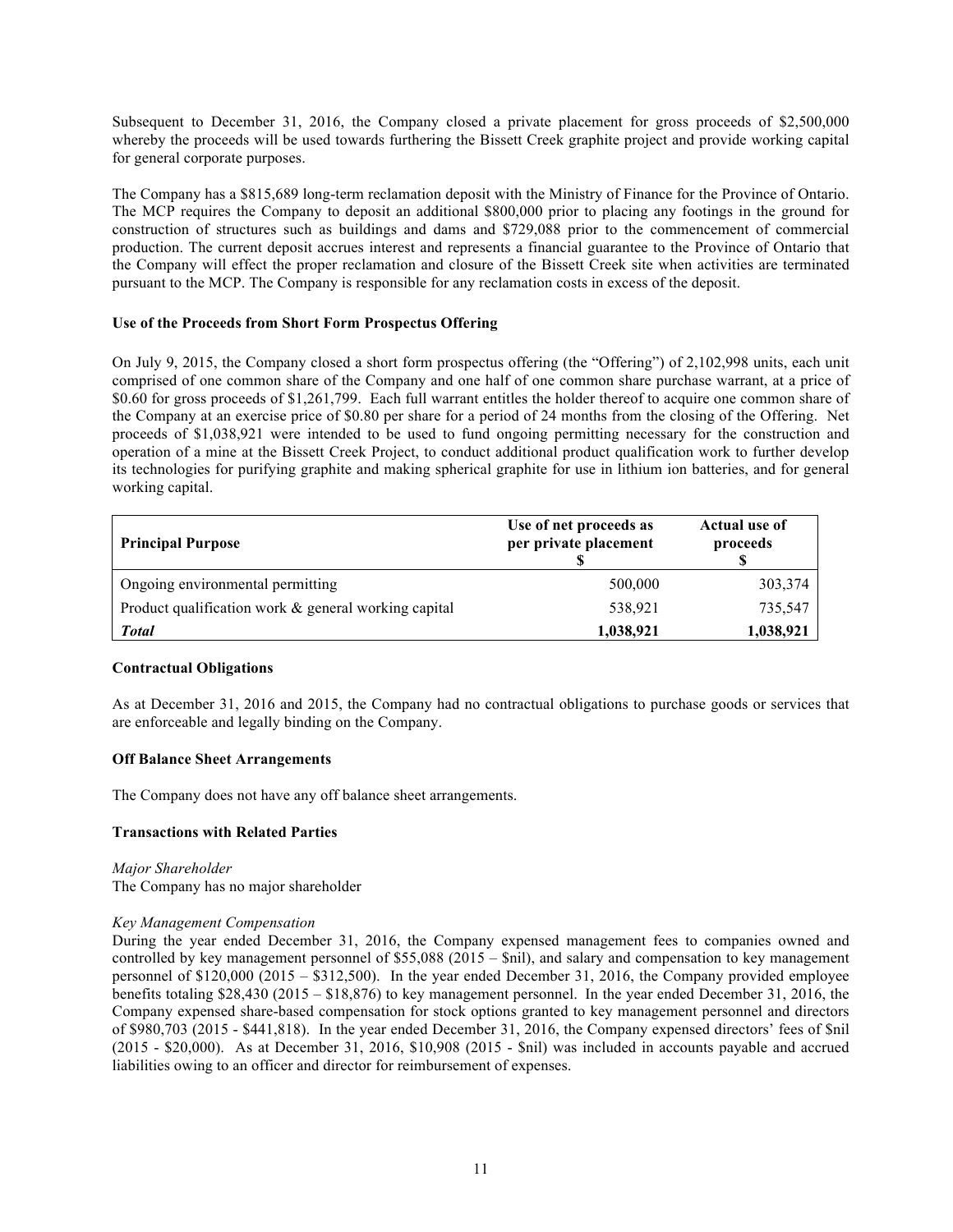### *Other Related Party Transactions*

During the year ended December 31, 2016, the Company expensed office rental payments of \$22,975 (2015 – \$23,700) to a public company whose CEO and Director is also a Director of Northern.

### **Proposed Transactions**

The Company continually reviews potential merger, acquisition, investment and other joint venture transactions that could enhance shareholder value. At the current time, there are no reportable proposed transactions.

### **Changes in Accounting Policies**

### *Recent and future pronouncements issued*

Certain pronouncements were issued by the IASB or the International Financial Reporting Interpretations Committee ("IFRIC") that are mandatory for accounting periods after December 31, 2016. Pronouncements that are not applicable or do not have a significant impact to the Company have been excluded from the discussion below. The Company is currently evaluating the potential impacts of these new standards.

IFRS 9, Financial Instruments (effective January 1, 2018) introduces new requirements for the classification and measurement of financial assets, and will replace IAS 39. IFRS 9 uses a single approach to determine whether a financial asset is measured at amortized cost or fair value, replacing the multiple classification options available in IAS 39.

IFRS 16, Leases, was issued by the IASB in January 2016. The new standard brings most leases on balance sheet for lessees under a single model, eliminating the distinction between operating and finance leases. Lessor accounting however remains largely unchanged and the distinction between operating and finance leases is retained. This standard is effective for annual reporting periods on or after January 1, 2019. Early adoption is permitted if IFRS 15 has also been adopted.

IFRS 15 replaces the previous revenue standard IAS 18, Revenue, and the related Interpretations on revenue recognition. The standard scopes out contracts that are considered to be lease contracts, insurance contracts and financial instruments. The new standard is a control-based model as compared to the existing revenue standard which is primarily focused on risks and rewards. Under the new standard, revenue is recognized when a customer obtains control of a good or service. Transfer of control occurs when the customer has the ability to direct the use of and obtain the benefits of the good or service. This standard is effective for reporting periods beginning on or after January 1, 2018.

#### **Critical Accounting Estimates and Judgements**

The preparation of the Financial Statements requires Management to make estimates, assumptions, and judgements about the future that affect the amounts recorded in the Financial Statements. These estimates, assumptions, and judgements are based on the Company's experience and management's expectations about future events that are believed to be reasonable under the circumstances, and they are continually being evaluated based on new facts and experience. Actual results may differ from these estimates, assumptions and judgements. The effect of a change in an accounting estimate is recognized prospectively in the period of change and future periods if the change impacts both periods.

Significant estimates used in the preparation of the Financial Statements include, but are not limited to:

- (i) asset carrying values and impairment charges;
- (ii) the economic recoverability of exploration expenditures incurred and the probability of future economic benefits from development expenditures incurred;
- (iii) the expected costs of asset retirement obligations; and
- (iv) the calculation of share-based compensation and warrants which includes the assumptions used in the Black-Scholes option pricing model including volatility, estimated forfeiture rates and expected time until exercise.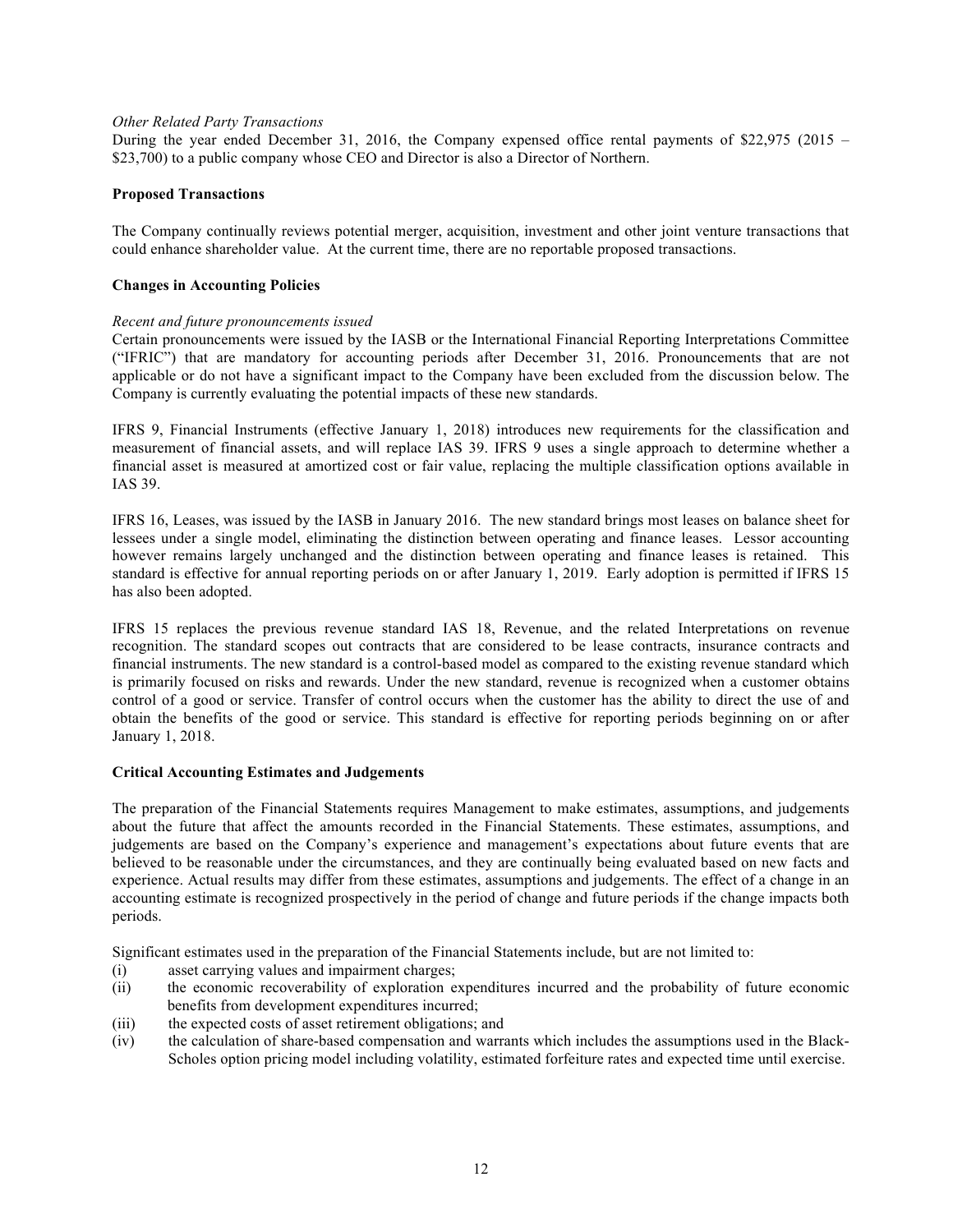Significant judgements used in the preparation of the Financial Statements include, but are not limited to:

- (i) those relating to the assessment of the Company's ability to continue as a going concern;
- (ii) the useful lives and related depreciation of property and equipment;
- (iii) the identification of separately identifiable components in property and equipment where their respective cost is significant in comparison to the total cost;
- (iv) the classification of expenditures as exploration and evaluation assets; and
- (v) the recognition of deferred tax.

#### **Critical Accounting Policies**

The Company believes the following critical accounting policies affect its more significant judgments and estimates used in the preparation of its financial statements:

### *Going Concern*

The critical assumption made by management of the Company is that the Company will continue to operate as a going concern.

The Company is an exploration stage company that incurred a net loss of \$1,673,793 for the year ended December 31, 2016 (2015 - \$1,036,275) and has an accumulated deficit of \$11,480,600 since the inception of the Company. As at December 31, 2016, working capital was \$692,183 and the Company's ability to continue as a going concern is dependent upon its ability to raise additional capital to continue the development of the Bissett Creek Project. The Company completed a short form prospectus offering on July 9, 2015 with gross proceeds of \$1,261,799. However, substantial additional capital, estimated at \$101.6M in the Company's FS update, is required to ultimately build a mine and processing plant on the Bissett Creek Project and to enable the Company to enter production and continue its operations. There is a high degree of risk and many inherent uncertainties in the mining industry and there is no assurance management will be successful in its endeavours. These factors indicate the existence of a material uncertainty which may cast significant doubt about the ability of the Company to continue as a going concern.

The Financial Statements have been prepared on a going concern basis, which assumes that the Company will be able to continue in operation for the foreseeable future and will be able to realize its assets and discharge its liabilities and commitments in the normal course of business.

The Company's management believes that it can continue to finance operating expenses over the next twelve months with funds on hand based on a private placement for gross proceeds of \$2,500,000 that closed in March 2017. Given the continuation of low investor interest in the graphite sector and an extended period of weak capital markets in the resource sector, there exists a material uncertainty as to the Company's ability to raise additional funds on favourable terms. The Company's discretionary activities have considerable scope for flexibility in terms of the amount and timing of expenditures. The Company will thoroughly assess all such activities before undertaking them in advance of additional financing being secured. The Company's Financial Statements do not include any adjustments that might result from negative outcomes with respect to these uncertainties.

#### *Impairment of Long-Lived Assets*

At each balance sheet date, the Company assesses whether there is any indication that any long-lived assets or finite life tangible assets are impaired. The Company monitors the recoverability of long-lived assets based on factors such as current market value, future asset utilization, business climate and future undiscounted cash flows expected to result from the use of the assets. An impairment is recognized if the recoverable amount, determined as the higher of an asset's fair value less cost to sell and the discounted future cash flows generated from use and eventual disposal of an asset, is less than its carrying value. Where the carrying amount of an asset exceeds its recoverable amount, the asset is considered impaired and is written down to its recoverable amount.

Mining properties and exploration and evaluation assets are also assessed for impairment upon the transfer of exploration and evaluation assets to development assets regardless of whether facts and circumstances indicate that the carrying amount of the exploration and evaluation assets is in excess of their recoverable amount.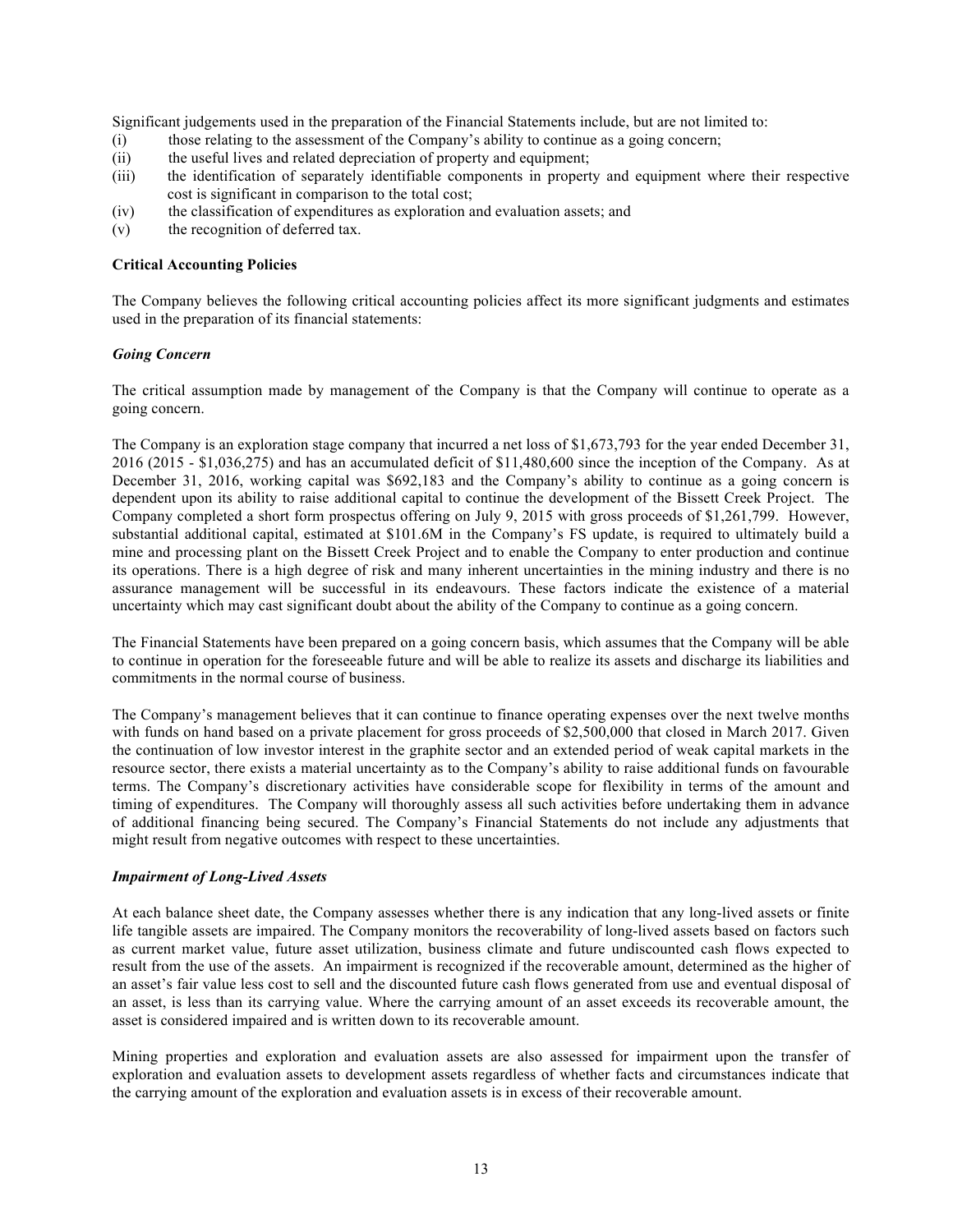#### *Mining properties and exploration and evaluation expenditures*

Mining properties correspond to acquired interests in mining exploration permits/claims/leases which include the rights to explore, mine, extract and sell all minerals from such permits/claims/leases. All pre-exploration costs, i.e. costs incurred prior to obtaining the legal right to undertake exploration and evaluation activities on an area of interest, are expensed as incurred.

Once the legal right to explore has been acquired, exploration and evaluation expenditures are capitalized in respect of each identifiable area of interest until the technical feasibility and commercial viability of extracting a mineral resource are demonstrated.

General and administration expenditures relating to exploration are capitalized where they can be directly attributed to the site undergoing exploration and evaluation.

Exploration and evaluation assets are carried at historical cost, less any impairment losses recognized.

When technical feasibility and commercial viability of extracting a mineral resource are demonstrated for an area of interest, the Company stops capitalizing exploration and evaluation costs for that area, tests recognized exploration and evaluation assets for impairment, and reclassifies any unimpaired exploration and evaluation assets either as tangible or intangible mine development assets according to the nature of the assets.

#### *Share-based compensation*

The Company has a share option plan (the "Plan") described in Note 7 of the Financial Statements. The Company measures the compensation cost of stock options issued under the Plan using the fair-value method as determined using the Black-Scholes option pricing model. Compensation costs are measured at the grant date based on the fair value of the award and are recognized over the vesting period in net income (loss) with a corresponding increase to contributed surplus. Upon exercise, common shares are issued from treasury and the amount reflected in contributed surplus is credited to share capital, as adjusted for any consideration paid.

The Black-Scholes option pricing model incorporates highly subjective assumptions, including volatility, estimated forfeiture rates and expected time until exercise, which affect the calculated values. At the end of each reporting period, the Company reviews the option pricing model and updates model inputs for any changes for the purposes of determining the fair value of new grants, and reflects the impact of changes to non-market input estimates for previous grants in net income (loss) with a corresponding adjustment to contributed surplus.

#### *Restoration and site closure provision*

The Company has an obligation to reclaim its mining property after the minerals have been mined from the site, and has estimated the costs necessary to comply with existing reclamation standards. The fair value of an asset retirement obligation is recorded in the period in which it is incurred. When the liability is initially recorded, the cost is capitalized by increasing the carrying amount of the related long-lived asset. Over time, the liability is adjusted to reflect the passage of time (accretion expense) and for changes in estimated future cash flows. Accretion expense is charged to the statement of comprehensive profit or loss, while adjustments related to changes in estimated cash flows are recorded as increases or decreases in the carrying value of the asset. The capitalized cost is amortized over the useful life of the related asset. Upon settlement of the liability, a gain or loss is recorded if the actual costs incurred are different from the liability recorded.

#### *Income Taxes*

The Company uses the asset and liability method of accounting for income taxes. Under this method, deferred tax is determined based on differences between the financial statement carrying values of existing assets and liabilities and their respective income tax bases (temporary differences), and losses carried forward. Deferred tax is measured using the enacted tax, or substantially enacted tax rates which will be in effect when the temporary differences are likely to reverse. The effect on deferred tax of a change in tax rates is included in operations in the period in which the change is enacted. The amount of deferred tax recognized is limited to the amount of the benefit that is probable.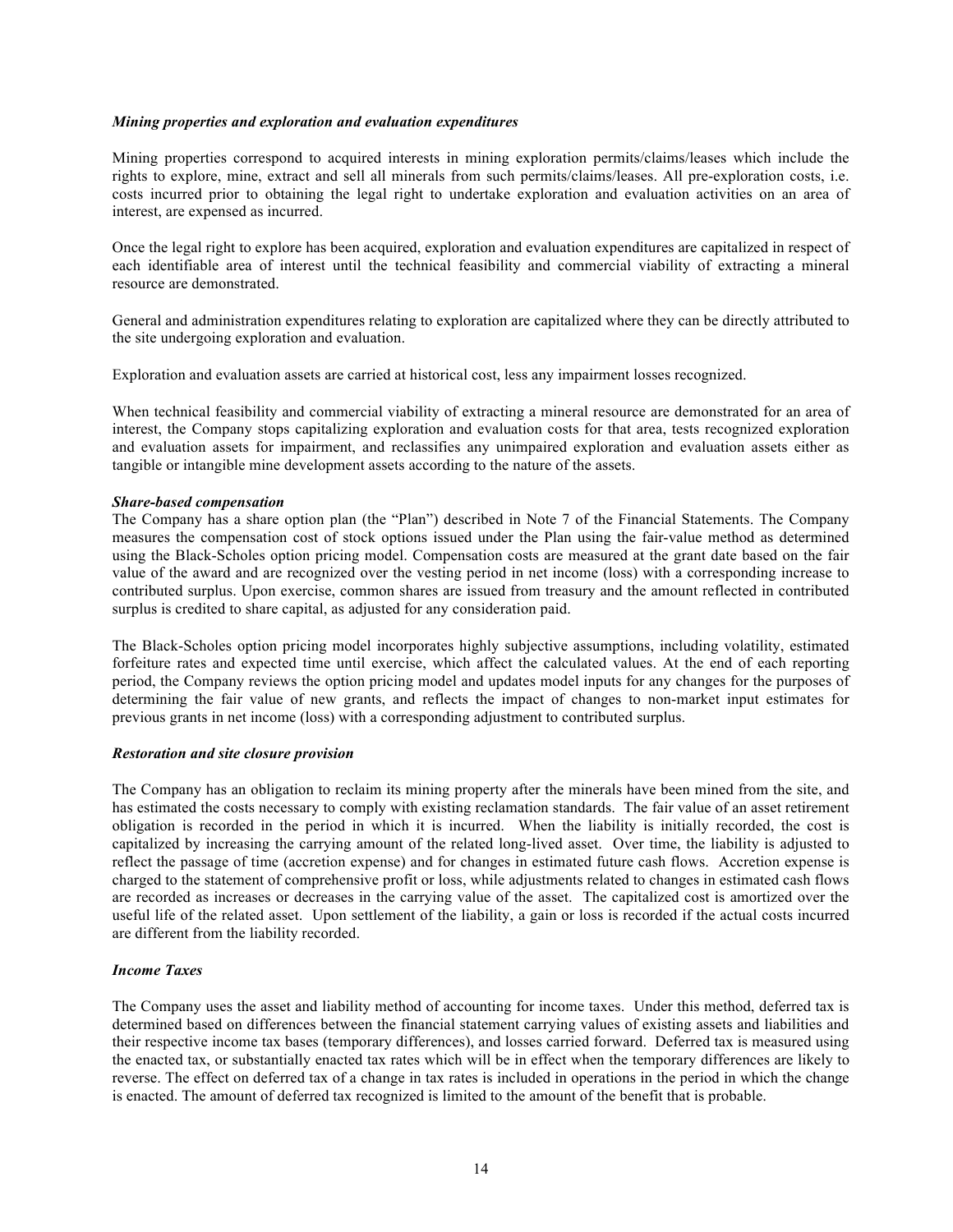Deferred tax and the recognition and measurement of uncertain tax positions are subject to various assumptions and management judgement. Actual results may differ from these estimates. In circumstances where the applicable tax laws and regulations are either unclear or subject to ongoing varying interpretations, it is reasonably possible that changes to estimates could occur that materially affect the amounts of deferred tax recorded at December 31, 2016.

#### **Financial instruments**

All financial instruments are required to be measured at fair value on initial recognition. Measurement in subsequent periods depends upon whether the financial instrument is classified as fair value through profit or loss ("FVTPL"), available-for-sale assets, held-to-maturity investments, loans and receivables, or other liabilities measured at amortized cost ("Other Financial Liabilities"). Financial instruments classified as FVTPL are measured at fair value with unrealized gains and losses recognized in the statement of operations. Available-for-sale asset financial instruments are measured at fair value with unrealized gains and losses recognized in other comprehensive income. Financial assets classified as held-to-maturity investments, loans and receivables and Other Financial Liabilities, are measured at amortized cost. Transaction costs in respect of financial assets and liabilities which are FVTPL are recognized in profit or loss immediately. Transaction costs in respect of Other Financial Instruments are included in the initial fair value measurement of the financial instrument.

The Company may enter into derivative contracts or, financial instruments and non-financial contracts containing embedded derivatives. Embedded derivatives are required to be accounted for separately at fair value as derivatives when the risks and characteristics of the embedded derivatives are not closely related to those of their host contract, and the host contract is not carried at fair value.

#### **Disclosure of Outstanding Share Data (as at April 11, 2017):**

#### *Common Shares*

Authorized: Unlimited number of common shares. Outstanding: 59,817,612 common shares.

#### *Warrants*

A summary of the Company's warrants outstanding and exercisable at April 11, 2017 is presented below:

|                       | Warrants    | Warrants    |                    |
|-----------------------|-------------|-------------|--------------------|
| <b>Exercise price</b> | outstanding | exercisable | <b>Expiry date</b> |
| \$0.80                | 1.051.499   | 1,051,499   | July 9, 2017       |
| \$0.35                | 455,000     | 455,000     | March 24, 2018     |
| \$0.40                | 4.166.666   | 4.166.666   | March 24, 2019     |
|                       | 5,673,165   | 5,673,165   |                    |

#### *Share Options*

A summary of the Company's share options outstanding and exercisable at April 11, 2017 is presented below:

|                       | <b>Options</b> | <b>Options</b> |                    |
|-----------------------|----------------|----------------|--------------------|
| <b>Exercise price</b> | outstanding    | exercisable    | <b>Expiry date</b> |
| \$2.50                | 25,000         | 25,000         | April 11, 2017     |
| \$0.75                | 200,000        | 200,000        | May 15, 2017       |
| \$0.50                | 275,000        | 275,000        | June 30, 2017      |
| \$0.70                | 50,000         | 50,000         | June 30, 2017      |
| \$0.85                | 500,000        | 500,000        | December 20, 2017  |
| \$0.75                | 100,000        | 100,000        | May 19, 2018       |
| \$0.70                | 600,000        | 600,000        | January 9, 2020    |
| $$0.50*$              | 2,775,000      | 2,275,000      | April 27, 2021     |
|                       | 4,525,000      | 4,025,000      |                    |

**\*500,000 of the stock options granted to non-executive directors will be subject to an escrow agreement and cannot be exercised unless and until they have been ratified by a majority vote of disinterested shareholders to be held no later than Northern's annual general meeting to be held in 2017. The balance of the stock options can be exercised at any time.**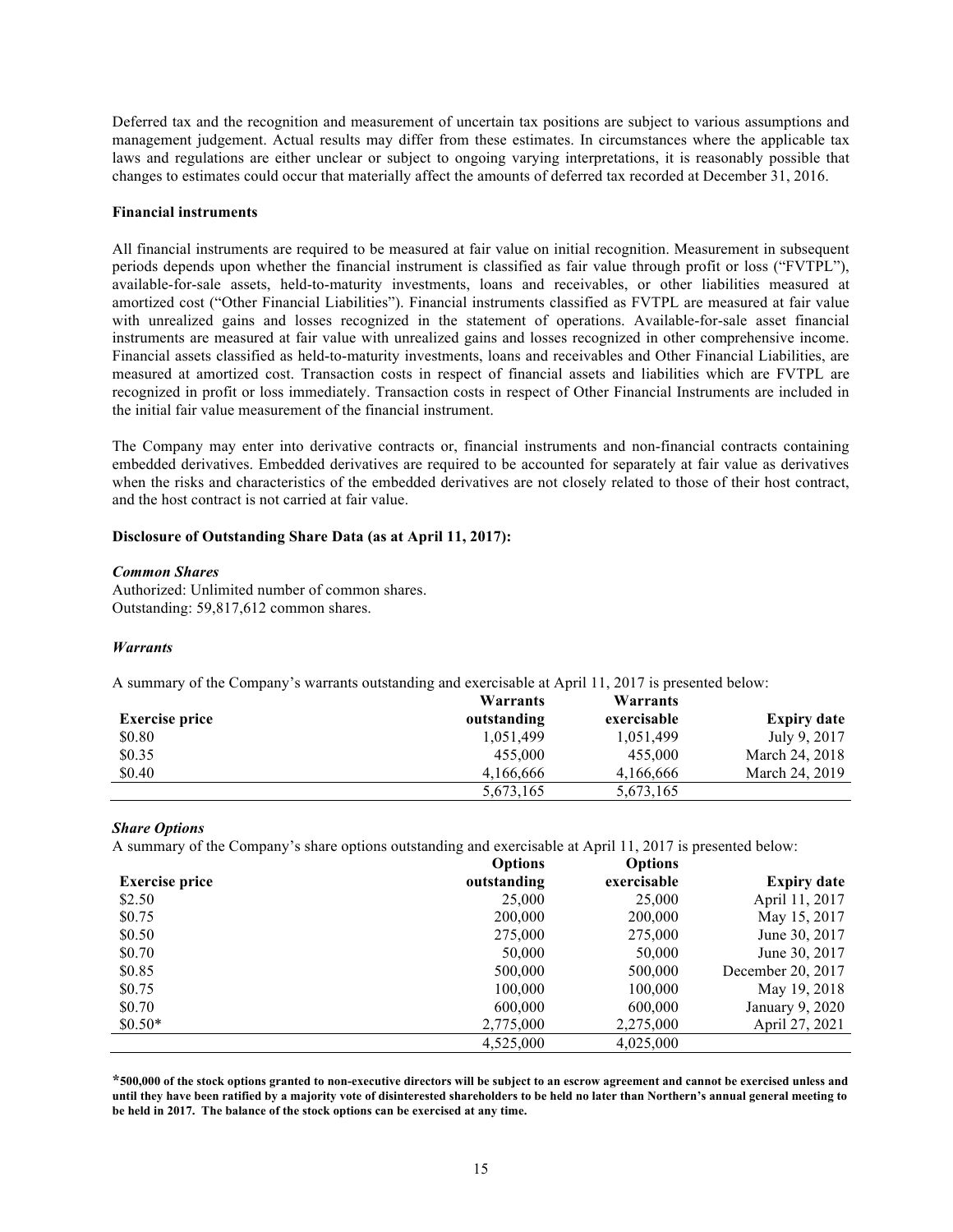## **Trends**

There are significant uncertainties regarding the prices of industrial minerals and in the availability of equity financing for the purposes of mineral exploration and development. For instance, the prices of industrial minerals, including graphite, have fluctuated widely in recent years and it is expected that wide fluctuations may continue. Management of the Company is not aware of any trend, commitment, event or uncertainty both presently known or reasonably expected by the Company to have a material adverse effect on the Company's business, financial condition or results of operations other than the normal speculative nature of the natural resource industry and the risks disclosed below under the heading "Risk Factors".

#### **Risk Factors**

An investment in the Company's common shares is speculative and subject to risks and uncertainties. The occurrence of any one or more of these risks or uncertainties could have a material adverse effect on the value of any investment in the Company and the business, prospects, financial position, financial condition or operating results of the Company. The risk factors noted below, in no specific order, are not an exhaustive list of all risk factors associated with an investment in the Company's common shares or in connection with the operations of the Company.

- Exploration stage company developing one single asset;
- The highly speculative nature of mineral exploration and development;
- No history of mineral development and production;
- Mining operations and no insurance coverage on the inherent risks of such operations;
- Limited operating history and financial resources;
- Governmental and Environmental regulation, permits and compliance;
- The reliability of results of prior exploration work;
- Reliance on management and experts;
- Reliability of proprietary technologies;
- Intellectual property protection;
- Competition;<br>• Risk to infrast
- Risk to infrastructure;
- The possibility of conflicts of interest for the Company's directors and/or officers;
- The possibility of cost overruns, delays and construction risk;
- Competitive conditions;<br>• Title to property:
- Title to property;
- Aboriginal land claims;<br>• Environmental risks and
- Environmental risks and hazards;
- Cost of land reclamation;
- Commodity prices and excess supplies of flake graphite;
- Price volatility and lack of active market;
- Litigation;
- No earning or dividend record and no anticipation of paying in foreseeable future.

For a more detailed discussion of the above risk factors, refer to the Company's Annual Information Form filed for the year ended December 31, 2016.

### **Cautionary Statement Regarding Forward-Looking Statements**

This MD&A contains "forward-looking statements" which reflect management's expectations regarding the Company's future growth, results of operations, performance and business prospects and opportunities. Such forward-looking statements may include, but are not limited to, statements with respect to the future financial or operating performance of the Company and its projects, the future price of graphite or other metal prices, the estimation of Mineral Resources, the timing and amount of estimated future production, costs of production, capital, operating and exploration expenditures, costs and timing of the development of new deposits, costs and timing of